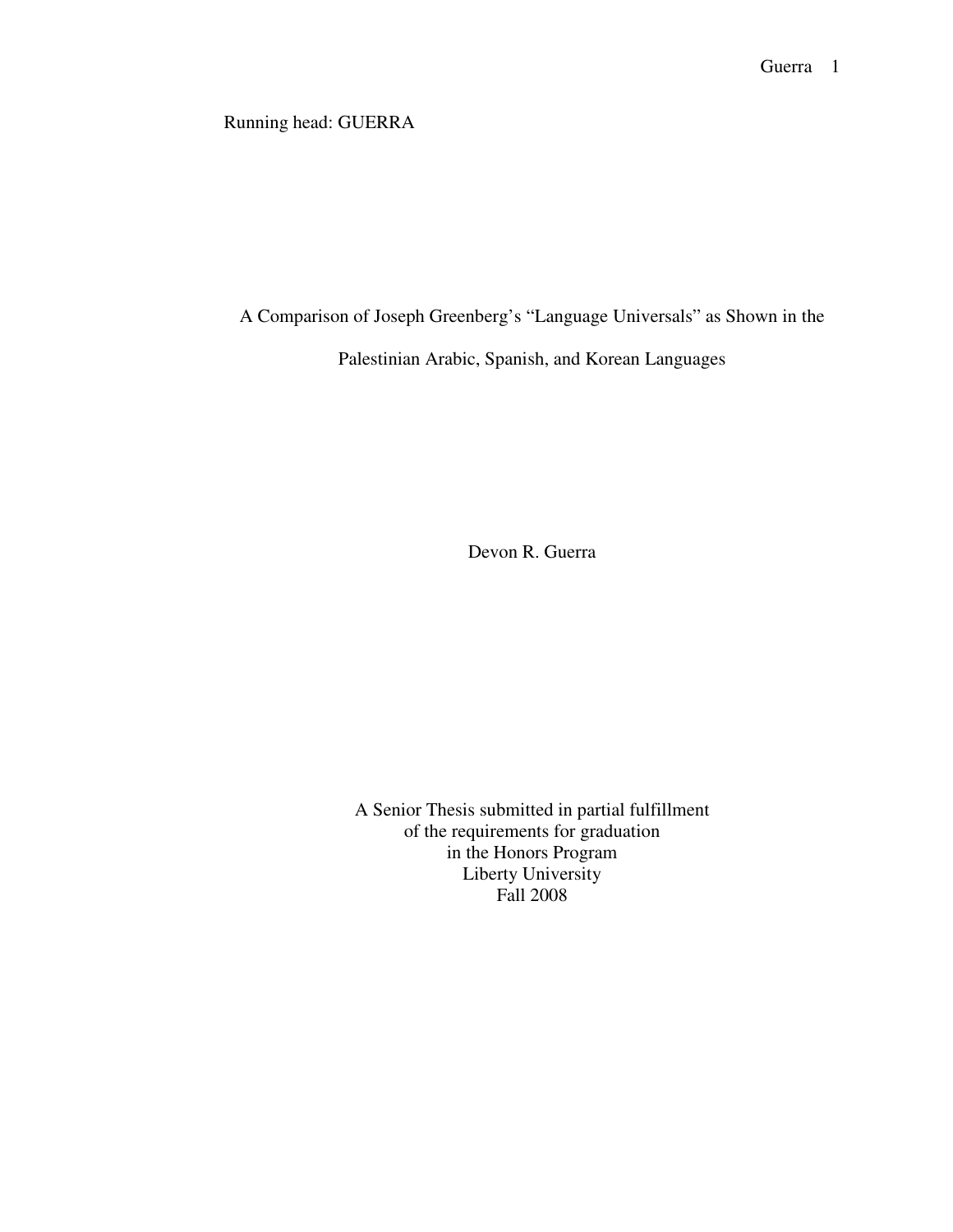Acceptance of Senior Honors Thesis

This Senior Honors Thesis is accepted in partial fulfillment of the requirements for graduation from the Honors Program of Liberty University.

> Clive McClelland III, Ph.D. Thesis Chair

\_\_\_\_\_\_\_\_\_\_\_\_\_\_\_\_\_\_\_\_\_\_\_\_\_\_\_\_\_\_

William Matheny, Ph.D. Committee Member

\_\_\_\_\_\_\_\_\_\_\_\_\_\_\_\_\_\_\_\_\_\_\_\_\_\_\_\_\_\_

James Grant, M.A. Committee Member

\_\_\_\_\_\_\_\_\_\_\_\_\_\_\_\_\_\_\_\_\_\_\_\_\_\_\_\_\_\_

James Nutter, D.A. Honors Director

\_\_\_\_\_\_\_\_\_\_\_\_\_\_\_\_\_\_\_\_\_\_\_\_\_\_\_\_\_\_

\_\_\_\_\_\_\_\_\_\_\_\_\_\_\_\_\_\_\_\_\_\_\_\_\_\_\_\_\_\_ Date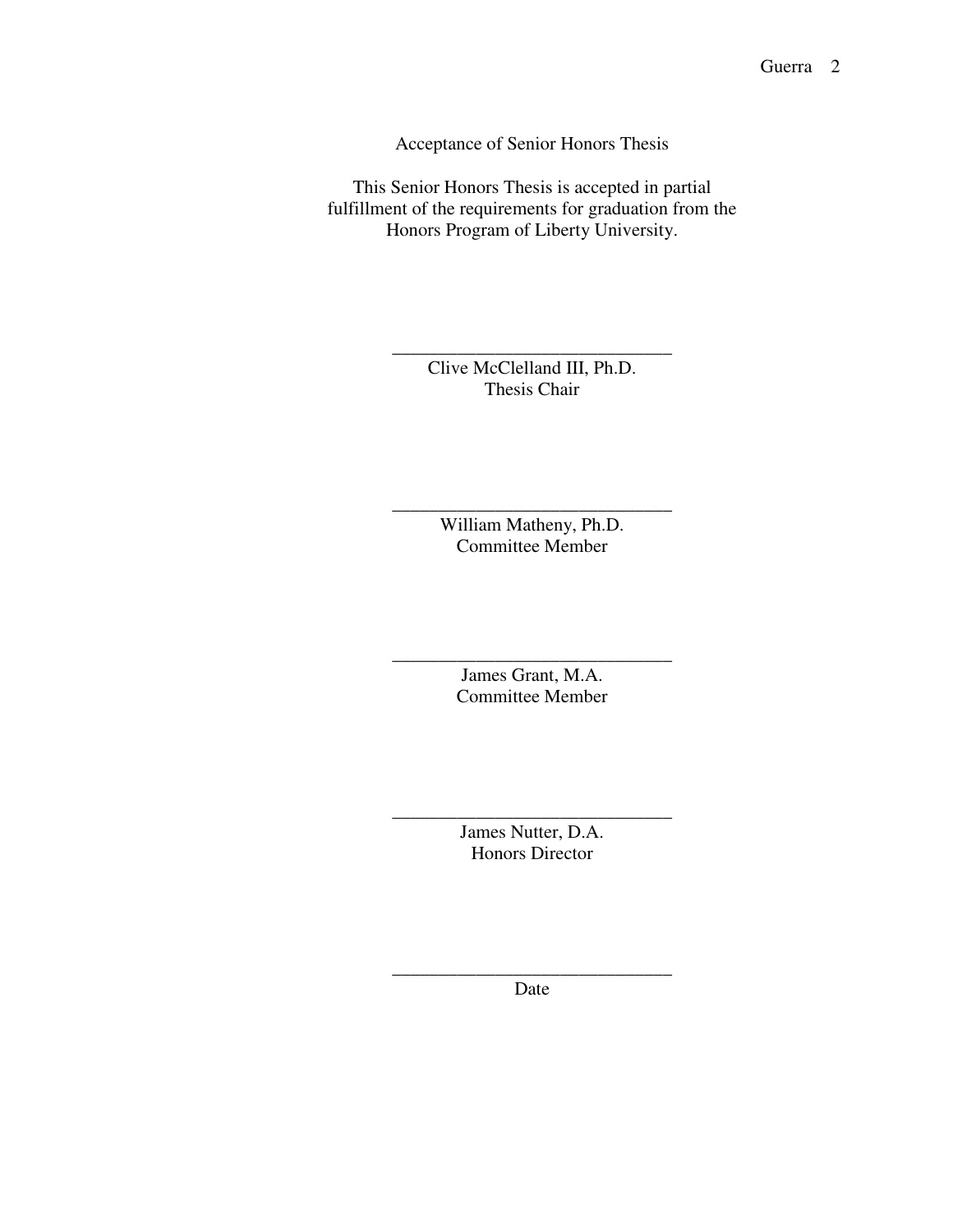## Abstract

In 1963, Joseph Greenberg presented a way of describing the world's languages by means of universal tendencies. This thesis will examine three languages representative of the three main language typologies—Palestinian Arabic, Spanish, and Korean. It will compare each of the languages to applicable language universals in order to understand the languages' syntactical systems and prove the validity of Greenberg's work.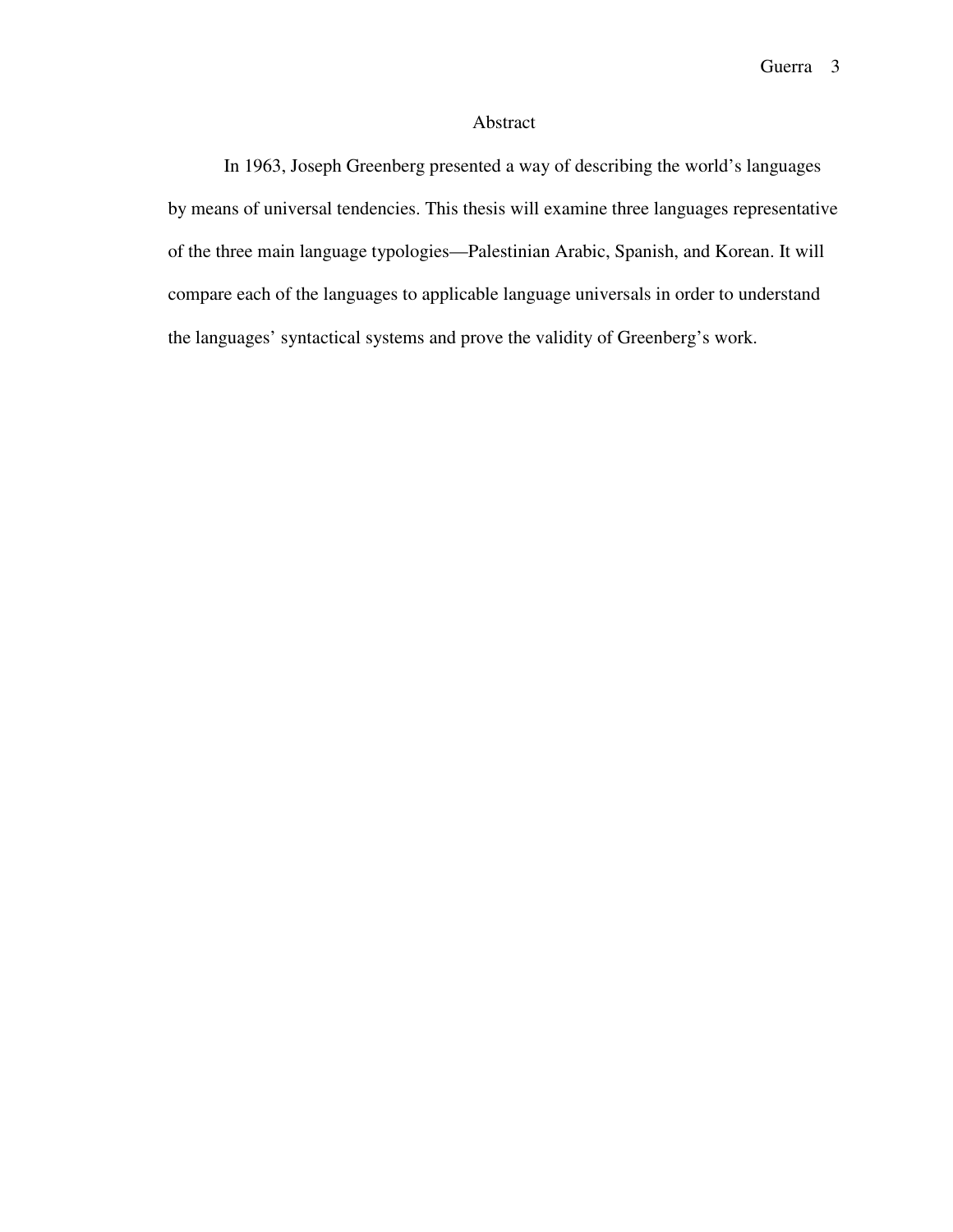A Comparison of Joseph Greenberg's "Language Universals" as Shown in the Palestinian Arabic, Spanish and Korean Languages

The world contains more than seven thousand languages within over one hundred language families; yet these languages share much in common with one another. In fact, most can be organized into three main typologies (Greenberg 60). In 1963, Joseph Greenberg presented a way of describing languages by way of universal tendencies based upon typologies. Since that time, only one of those tendencies has been shown to be (partially) incorrect (Pericliev 44). The tendencies that Greenberg describes are not clearcut rules; they allow for exceptions to generalities. Language, by nature, is a tool manipulated by humans in very creative ways, and it can never be completely reduced to a science. However, Greenberg came up with a total of forty-five language universals that can be used to classify languages and predict languages' syntactical and morphological structures (61-74). This paper will attempt to examine a language representative of each of the typologies discussed in Greenberg's article, namely Palestinian Arabic, Spanish, and Korean. While doing so, it will compare each of the languages to applicable language universals in order to both understand the languages' syntactical systems and prove the validity of Greenberg's work.

### Palestinian Arabic

Arabic is spoken in much of the Middle East, North Africa, and Muslim countries. It is an Afro-Asiatic language classified among the Semitic languages ("Arabic Language"). Arabic is considered to be a macrolanguage because it encompasses dozens of different dialects; for this reason, it is difficult to estimate the true number of speakers. The Palestinian Arabic dialect is considered to be a subgroup of the Levantine Arabic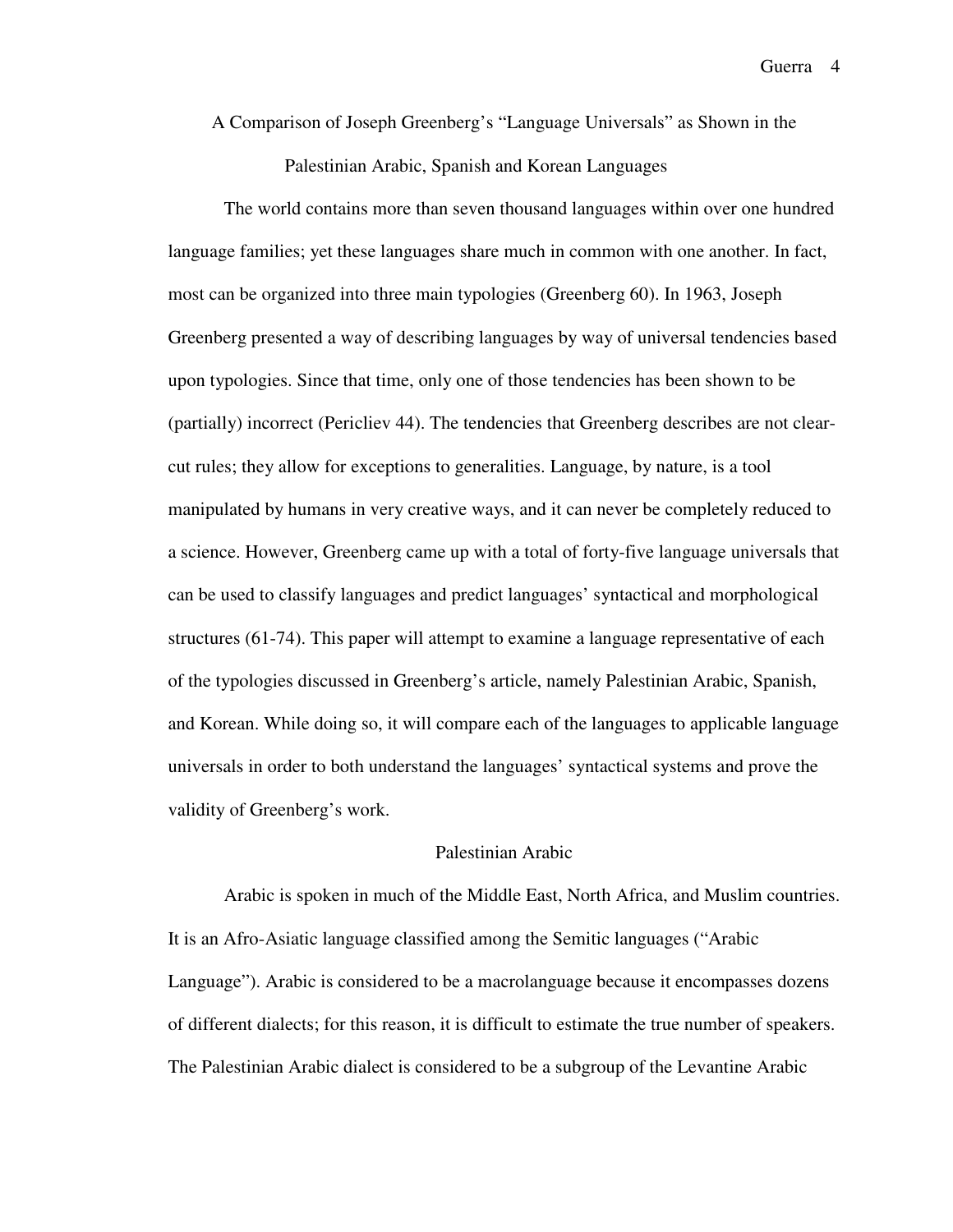dialect (Gordon, "Arabic, South Levantine" par. 3). The speakers of this subgroup live in Jordan, Israel, and Palestinian West Bank and Gaza, and, altogether, may number as many as 6,145,000 (Gordon, "Arabic, South Levantine" par. 1). Palestinian Arabic differs greatly from many of the other Arabic dialects, especially in the area of phonology. Its grammar is similar to that of other Arabic dialects.

#### Spanish

Spanish is the official language of Spain as well as of many Central and South American countries. At least twenty-eight countries have significant numbers of Spanish speakers, including the United States (Gordon, "Spanish" par. 2). Although the Spanish language varies a bit from country to country, all the variations are mutually intelligible. Few differences in the language's phonology and grammar can be detected (in Spanish varieties), although some diversity exist. According to the 2008 version of World Almanac & Book of Facts, Spanish is spoken by 322 million people worldwide ("Languages Spoken by the Most People" par. 1). This is a number second only to the number of people speaking Mandarin Chinese (873 million)—surpassing even English speakers (309 million) ("Languages Spoken by the Most People" par. 1)! Spanish is classified as an Indo-European language in the Italic family, and it emerged from the Latino-Faliscan subbranch (of the Italic family) as a linguistic descendent of Latin (Fortson IV 259). In other words, it is one of the Romance languages. The earliest Spanish texts date back to the mid-eleventh century (Fortson IV 259). The modern Spanish language used today was formulated, for the most part, by the end of the 1400s (Garry and Rubino 681).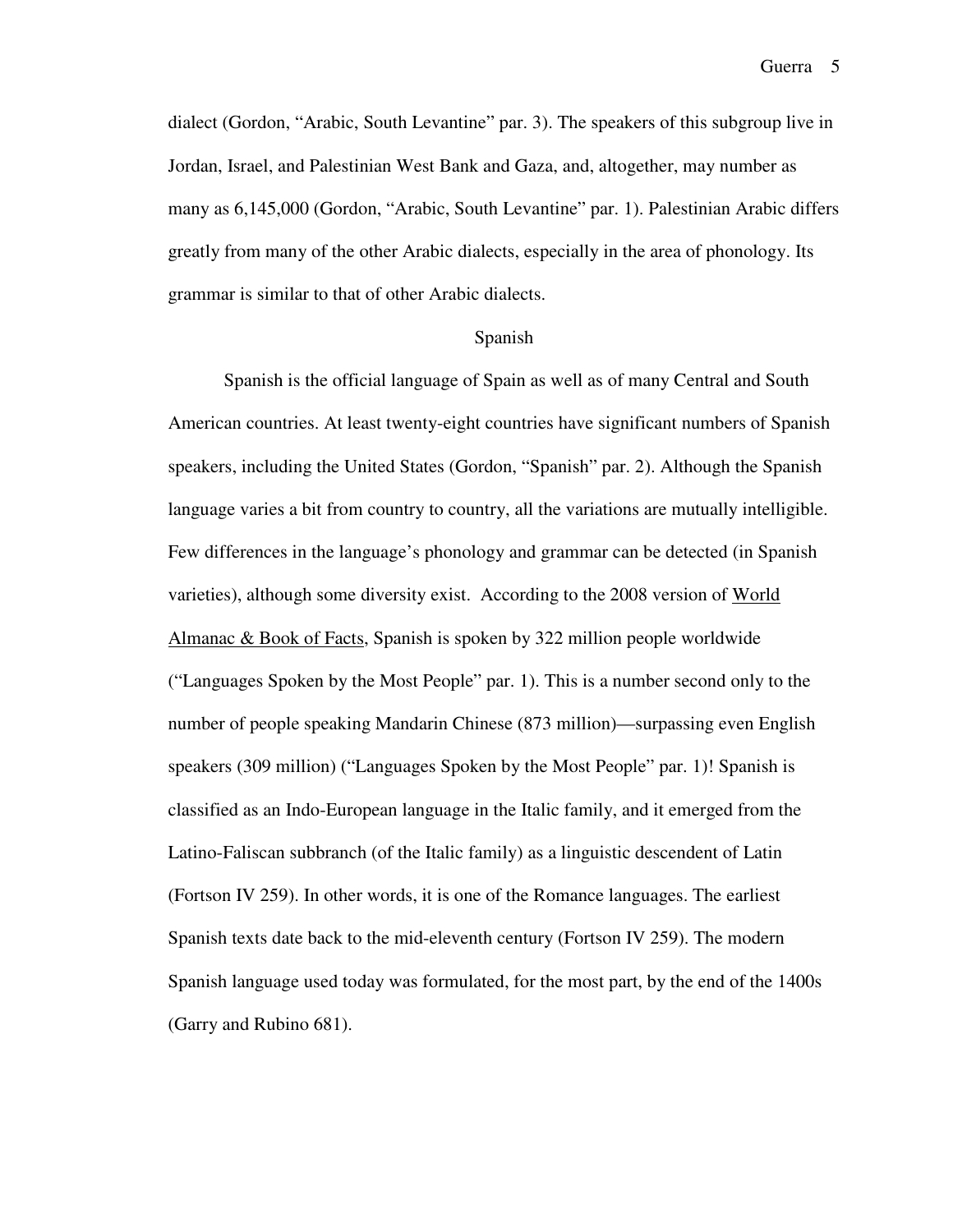#### Korean

Korean is the official language of North and South Korea. Many Korean speakers also live in China, Japan, and Thailand, as well as in other countries around the world ("Korean Language" par. 2). According to the 2008 version of World Almanac & Book of Facts, Korean is spoken by sixty-seven million people ("Languages Spoken by the Most People" par. 1). Korean is generally classified as a language isolate; however, some scholars believe that it may be related to Japanese or Turkish (Gordon, "Korean" par. 4). Other scholars have suggested that Korean is actually a member of the Altaic family (Lee 1). No one knows when the language truly emerged. However, according to Hansol H. B. Lee, Professor of Phonetics and Linguistics and Director of the Language Research Institute at Seoul National University, "…the Koreans tried to express themselves by Chinese characters as early as some time between the first and fourth century A.D" (1).

Language Typology and Greenberg's Universals

Greenberg divides languages into the three main typologies, and he then demonstrates common syntactic patterns found within these typologies. Greenberg's first seven language universals have to do with basic orders, which are VSO, SVO, and SOV (Greenberg 60). The type is referred to by the position of the verb within the sentence—if sentence initial, it is regarded as Type One (I), if medial, then Type Two (II), and if final, Type Three (III). While other word orders, such as OVS, OSV, and VOS, do exist among the world's languages, they are exceedingly rare (Greenberg 62). Greenberg's universals eight through twelve consider the syntax of questions (63-65). In this paper, these universals will not be discussed as the language recordings, transcriptions, and morpheme glosses (found in Appendices I, II, and III) do not contain questions. Greenberg's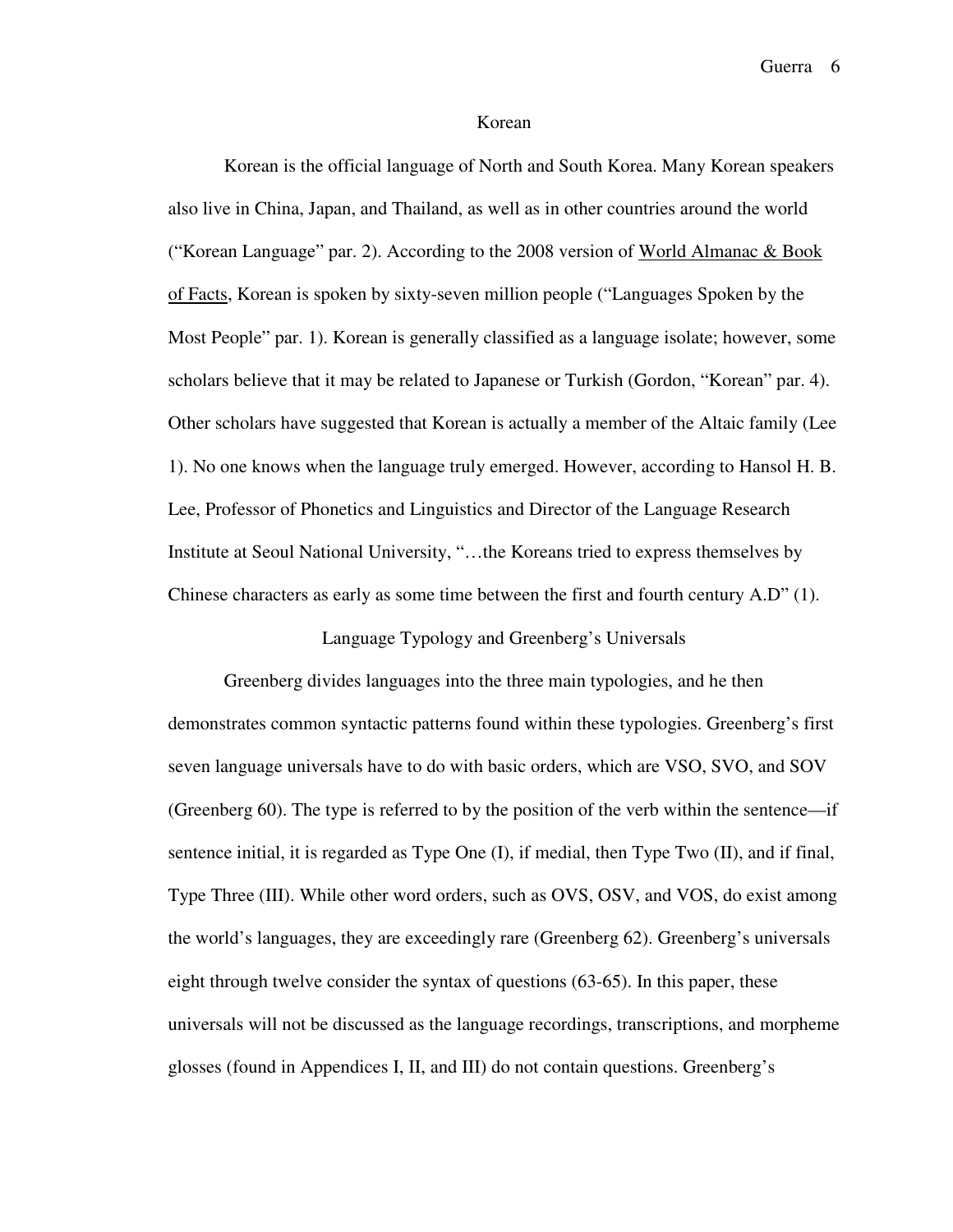universals thirteen through sixteen consider verbal subordination in verb phrases (66-67). Unfortunately, these universals will not be discussed in this paper either, again due to limited first-hand data. Greenberg's universals seventeen through twenty consider the position of adjectives in relation to the nouns that they modify (67-69). Universal twentyone considers the relationship of adverbial modifiers to the adjectives with which they correlate (not expounded in this paper) (69). Universal twenty-two considers the order of adjectives to express comparisons of superiority (again, not expounded in this paper) (70). Universal twenty-three and twenty-four both deal with nominal construction and placement of clauses or apposition that modifies the noun (neither universal is discussed in this paper) (71). Universal twenty-five has to do with pronominal object placement (not discussed in this paper) (72). Universals twenty-six through twenty-nine speak of inflection and derivation, which include tendencies regarding affixation (73). Universals thirty through thirty-seven discuss gender, number, and case, which, according to Greenberg, are "the three most common nominal inflectional categories" (73-74). Universals thirty-eight through forty-one deal with case systems (75). Universals fortytwo through forty-five deal with pronominal categories (75-76). Such detail for each universal is only necessary to point out the extent to which language default word order (thus, typology) affects a language's syntax.

The statements in this thesis are founded upon first-hand language data. Three native language speakers from Israel, Chile, and South Korea were asked to provide an oral sample of their native language. They were invited to speak on the topic of their choice, and they were not prompted or coached in any way that would compromise the authenticity of their language data. For this type of research, it was essential that the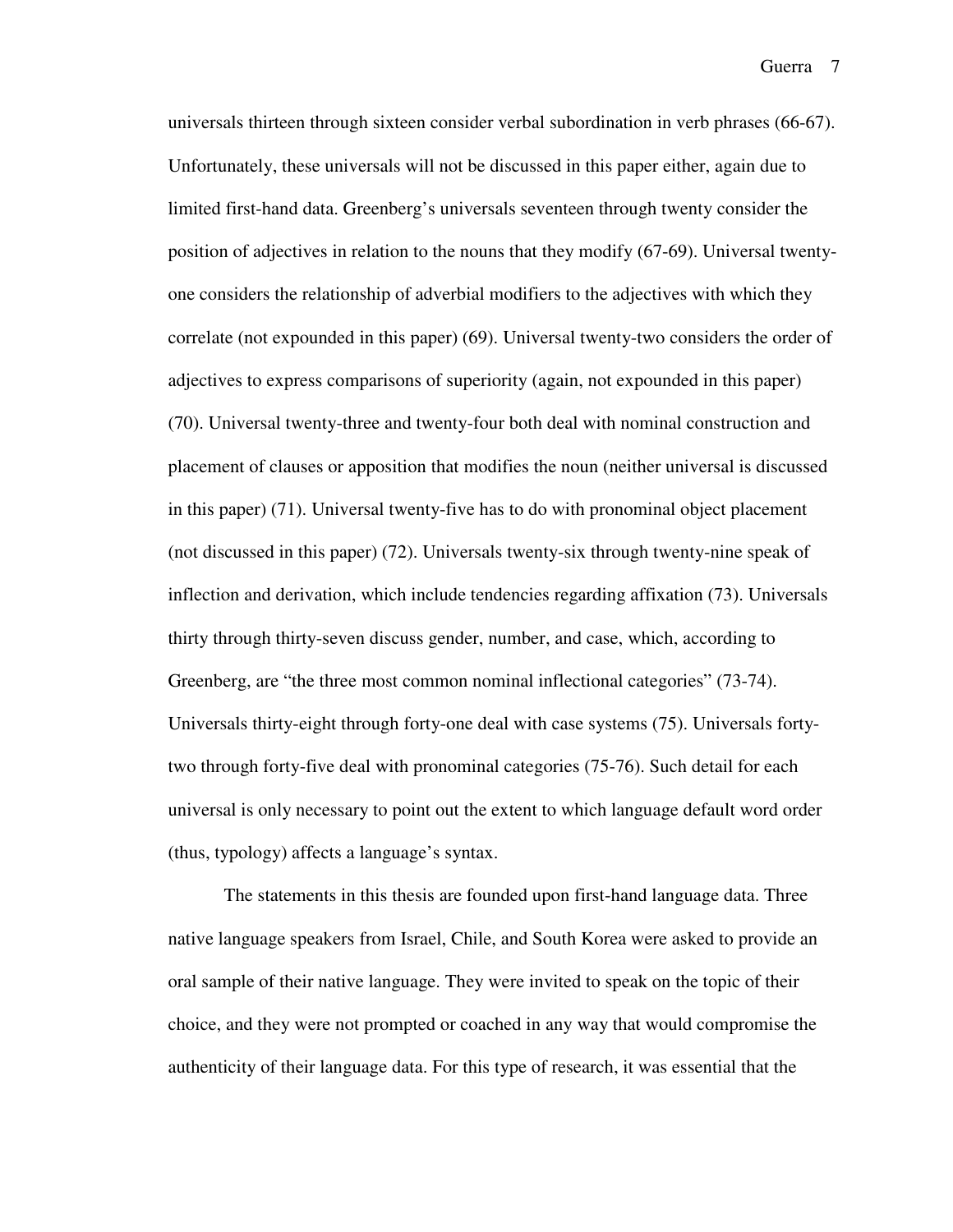language input be offered in context so that the paper's conclusions could be based upon the purest sources possible. Once recorded, the language data was transcribed using the International Phonetic Alphabet. Then, the native language speakers were consulted about the transcriptions (using the recordings for reference back to the original language sample). Working with the native language speakers, the transcriptions were used to create morpheme glosses for each sample and, ultimately, free translations into English. Each of the language samples can be found included at the end of this paper as Appendices I-III. As this thesis refers to Greenberg's universals, it depends upon this authentic language data to evaluate each statement. Because the language data is a sample of the native languages, it is not comprehensive and cannot be used to discuss all of the universal tendencies. A select number of universals, therefore, are discussed—only those which can use the authentic language data to evaluate Greenberg's assertions.

Other, more contemporary linguists have done research on Greenberg's universals and have found them very credible. One such linguist is Vladimir Pericliev, who in 1999 published an article entitled "Further Implicational Universals in Greenberg's Data (A Computer-Generated Article)." In this article, Pericliev states that only one part of one universal (universal twenty-three, which deals with appostition) is proven false (44) Apart from confirming the validity of Greenberg's work, Pericliev is able to add fiftyeight new universals to those previously discovered by Greenberg (40). These new discoveries were, in part, made possible by computer programs and technology capable of processing huge amounts of data. Although Greenberg wrote his article in 1963, the information it contains has stood the test of time, the test of other linguists, and the test of technology.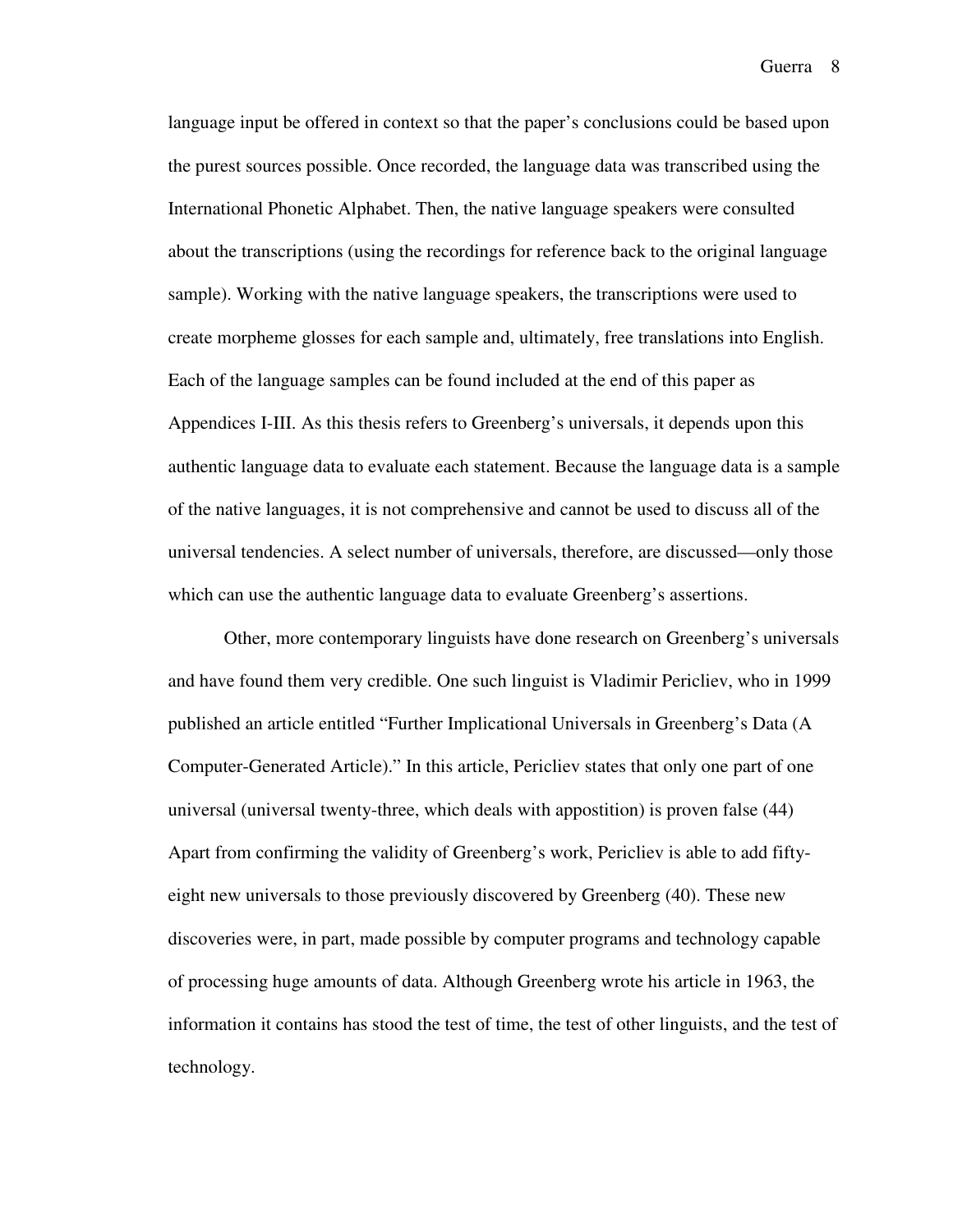Greenberg's first universal tendency is reflected in Palestinian Arabic, Spanish and Korean. This universal states that "in declarative sentences with nominal subject and object, the dominant order is almost always one in which the subject precedes the object" (Greenberg 61). Palestinian Arabic is a type I language, or a VSO language, where subject precedes object in normal or default word order. Occasionally, this order will vary, as some sentences do not require verbs and others may take SVO word order. This flexibility in word order is partially attributed to the fact that Arabic is heavily-inflected. However, whatever word order Arabic utilizes, the subject does precede the object, as stated in Greenberg's first universals. This is seen in the following example:

(1) εnə am bətos [əm] "εm.a.εs." u 1.SG.PRO do.1.SG study.1 [verbal pause] M.I.S [English] and I am studying[verbal pause] M.I.S. and moħæsəbε  $accounting.F.SG (I, I-J)$ accounting.

Here, the subject ε*n*ə (I) precedes the objects *"*ε*m.a.*ε*s."* (M.I.S.) and *mo*ħ*æs*ə*b*ε (accounting). (In this paper, most words will be represented using the International Phonetic Alphabet, or IPA) (Parker & Riley 108, 111).

Spanish is a type II language, or SVO, in which the default word order does place the subject before the object (with the verb generally in the middle). Lines A through C of appendix two, the Spanish morpheme gloss, illustrate this default word order.

(2) voi a le pimea de pedo kapitulo t es go.1.SG to read.V first.F.SG of Peter chapter.M.SG three I am going to read first Peter chapter three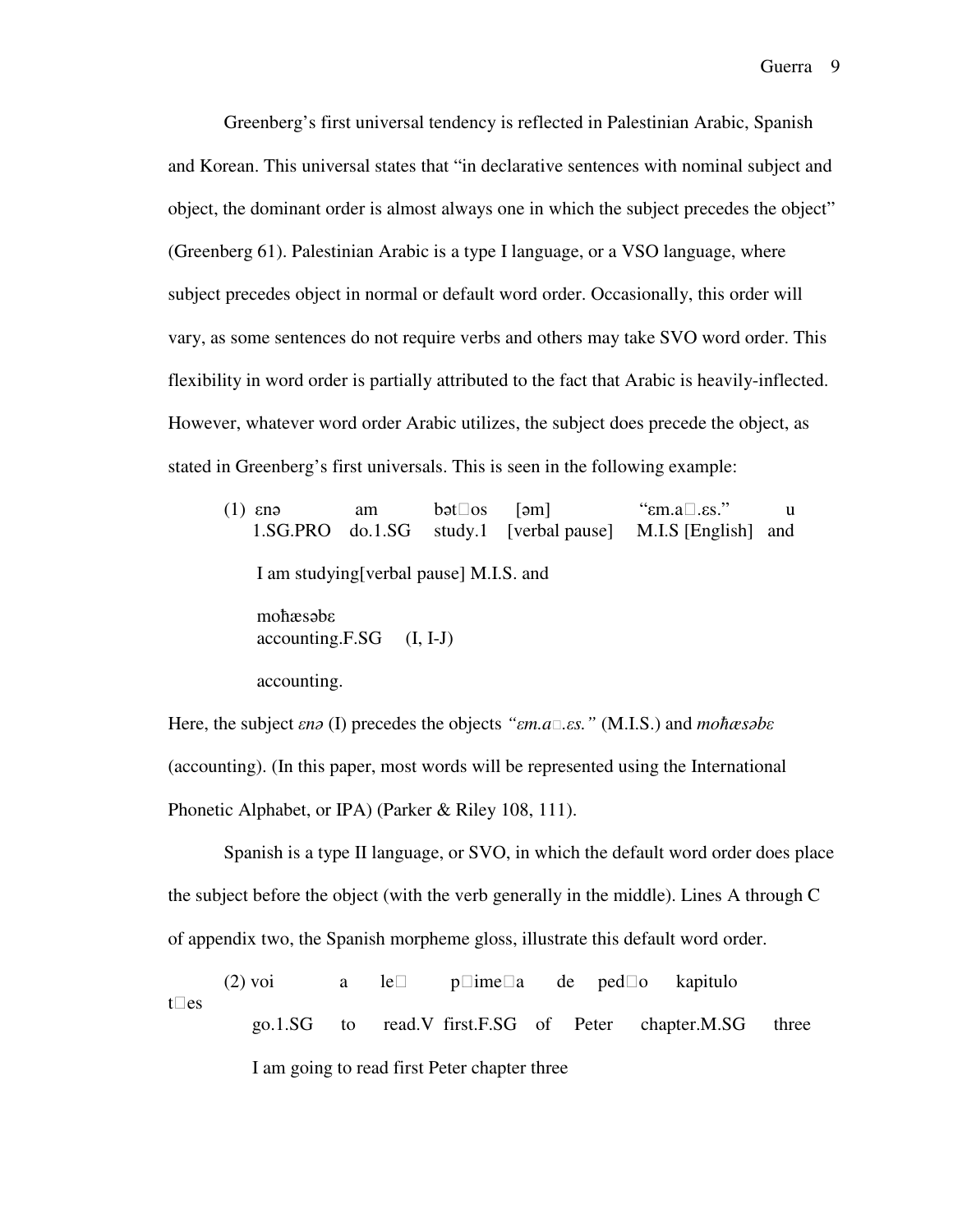del uno al siete. of.the.M.SG one.M.SG to.the.M.SG seven (II, A-C)

from one to seven

This clause, in example 1, partially exemplifies a SVO structure, where the subject is understood to be *yo* (the first person singular pronoun—I), the verb is *voi a le* (going to read), and the object is *pimea de pedo* (I Peter). However, an implied subject (indicated by verb conjugation) is not enough to establish that Spanish is truly a SVO language. The subject must be explicitly stated in order to establish a Type II identity. The following sentence (example 3) contains an explicit subject:

(3) ohelio estudia potuges i aleman Rogelio study.2.SG Portuguese.M.SG and German.M.SG

Rogelio studies Portuguese and German (Zayas-Bazán and Bacon 54)

The explicit subject  $\Box$ *ohelio* is followed by the verb *estudia* (studies). The objects,

*po* $\Box$ *tuges* (Portuguese) and *aleman* (German), are sentence-final. This SVO world order for Spanish, a Type II language, appears to follow Greenberg's theory.

Korean is a type II language, or SOV, in which the default word order again places the subject before the object (with the verb sentence-final). In line G of appendix three, the Korean morpheme-by-morpheme gloss, one reads the following clause:

(4) kiigo wui mni-nεn tib-εs abədi-u and 1.PL.PRO mother-NOM home-at.ACC father-ACC and my mother helps my father at home tobsεmnida (III, G) help.HON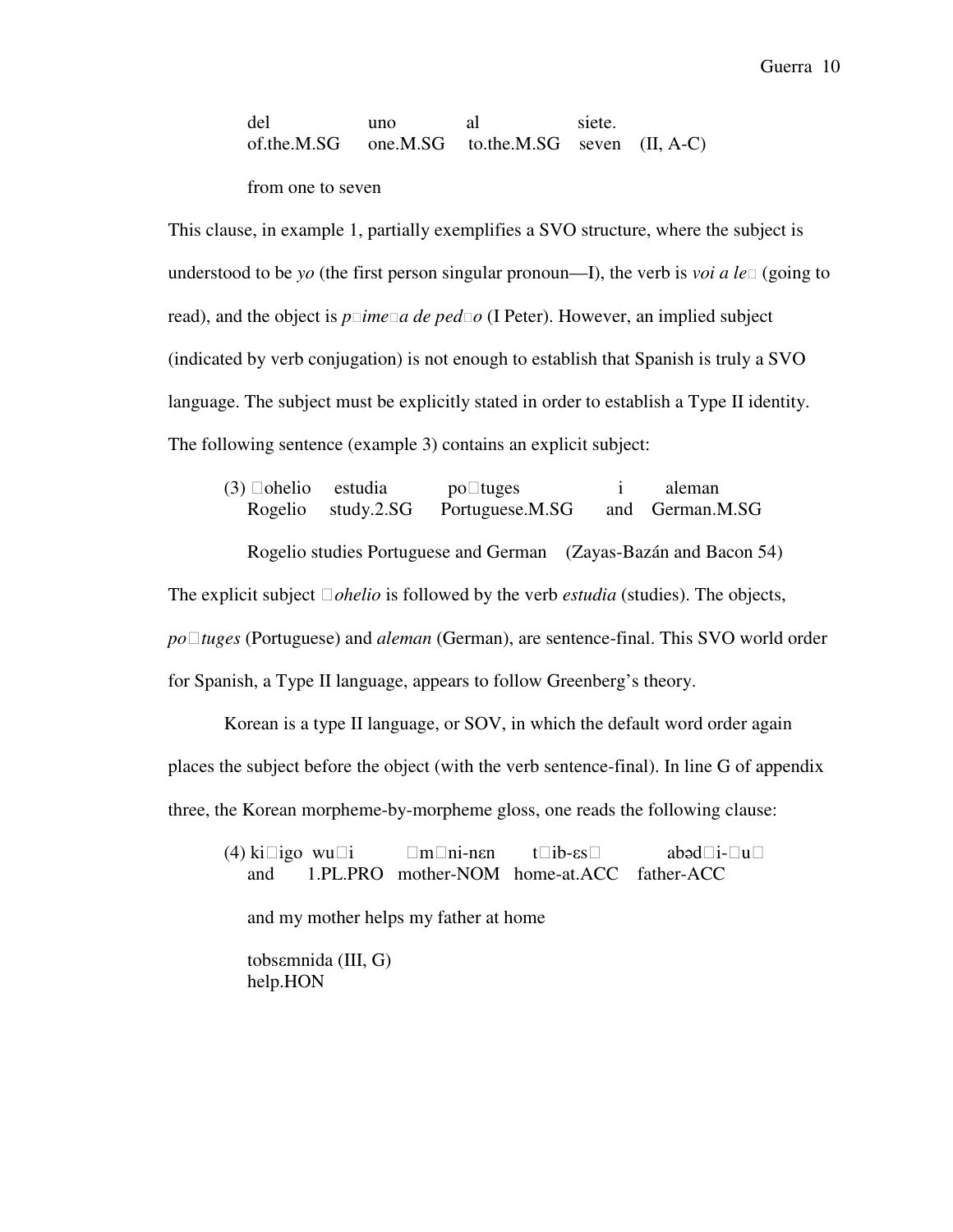The subject in example 4 is  $\Box m \Box n$ *i-nεn* (mother), the object is *abad* $\Box i$ - $\Box u \Box$  (father), and the verb is *tobs*ε*mnida* (help). This word order follows Greenberg's first language universal.

Greenberg's second universal tendency is only applicable to Palestinian Arabic and Korean, as Spanish does not have the genitive case. This universal states that "In languages with prepositions, the genitive almost always follows the governing noun, while in languages with postpositions it almost always precedes" (Greenberg 62). Palestinian Arabic is a prepositional language, and as such, one would expect to see the genitive case follow its governing noun. The prepositional nature of Palestinian Arabic is illustrated in the following excerpt from Appendix I:

| $(5)$ oxt-i | owizet                       |  | u did [ən]        |  |
|-------------|------------------------------|--|-------------------|--|
|             | sister.1.GEN marry.F.PST new |  | [verbal pause] in |  |

My sister recently got married [verbal pause]

 sfiə hae summer.F.SG this (I, E-F)

this summer.

In this sentence,  $f_i$  (in) is the preposition and  $s \Box f i \partial s$  (summer) is the object of the preposition. In order for Greenberg's second universal to be true, then, the genitive must be shown to follow its governing noun. Another example from Appendix I seems to confirm this order:

(6) mahaba sm -i saləm kopti hello name-1.SG.GEN Salem Copty (I, A)

Hello, my name is Salem Copty.

In this example, the apparently genitive *-i* is attached to the end of the noun  $\Box sm-i$  (name) to show possession (my name), thus confirming Greenberg's second universal at least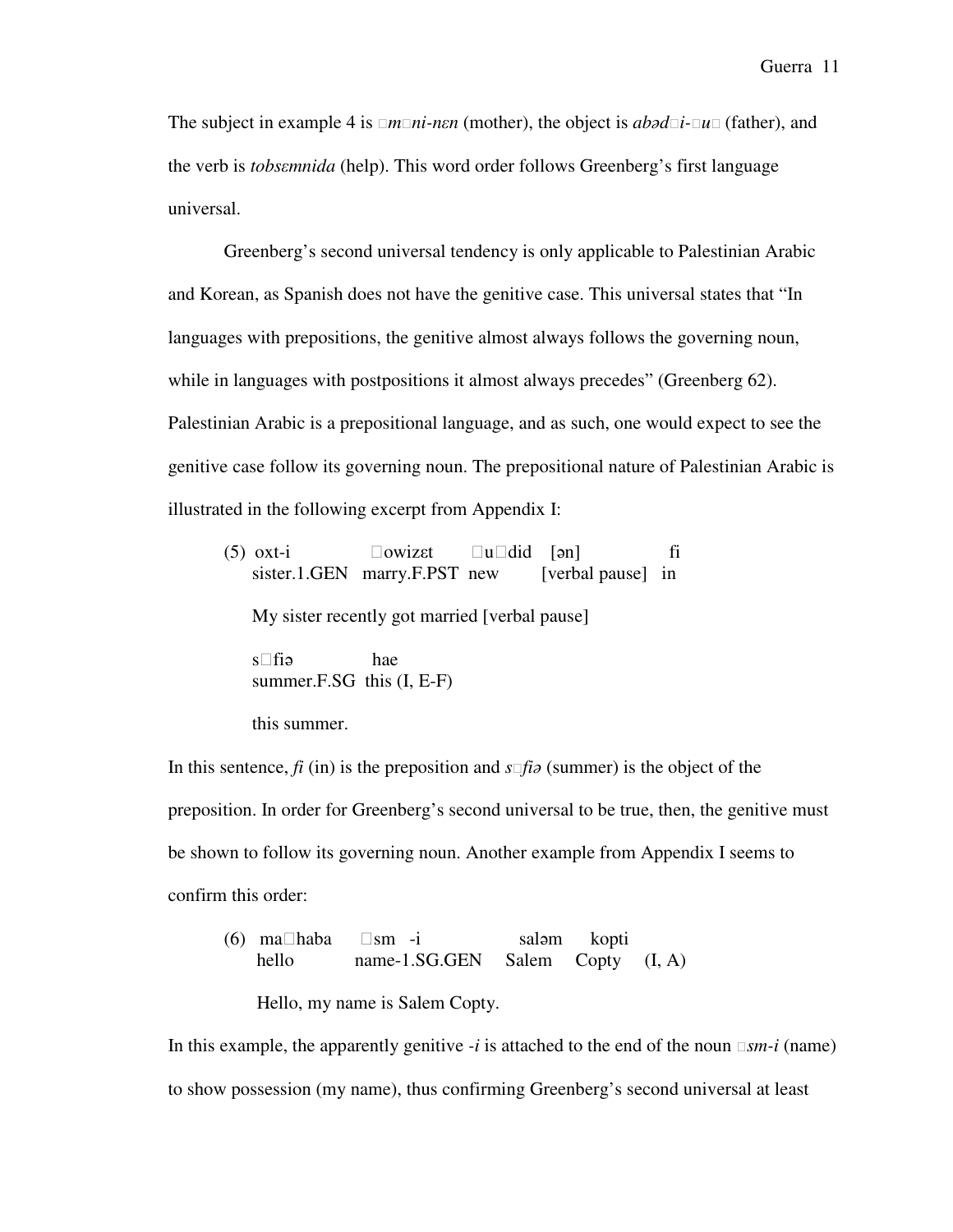morphologically, not syntactically. In Arabic, however, the ending –*i* is not truly a genitive ending because it represents an elided preposition and pronoun that are attached to the noun (truly meaning "of me," not "my"). Therefore, this example cannot offer support to Greenberg's second universal.

Korean is a postpositional language, like most SOV languages. This can be shown by looking at any of the case markers in the Korean morpheme gloss (Appendix III). They follow the nouns that they modify, at least morphologically.

(7) d -nεn haŋguk-εsau wasImnida, 1.SG.PRO-NOM Korea -from came.FOR (III, B)

I came from Korea

Here, in the seventh example, *-*ε*sau* (from) is a morphological postposition attached to *hanguk* (Korea). Therefore, according to this second universal, the genitive should probably precede the noun that it modifies (because Korean is a postpositional language). In the Korean morpheme gloss, line A, one finds the following phrase:

 $(8)$  d  $-ui$  i əm- $\epsilon$ n 1.SG.POSS.PRO-GEN name-NOM (III, A)

#### My name

The first word,  $d\Box \Box \neg u$ , is a first person (singular) possessive pronoun with the genitive case (*ui*) attached to the end of the pronoun. This pronoun acts in the place of the governing noun. Therefore, one sees that the genitive case within this specific example ("my name") does not follow Greenberg's second universal tendency by preceding its governing noun; in fact, it follows its governing pronoun. This example cannot be used to prove Greenberg's second universal.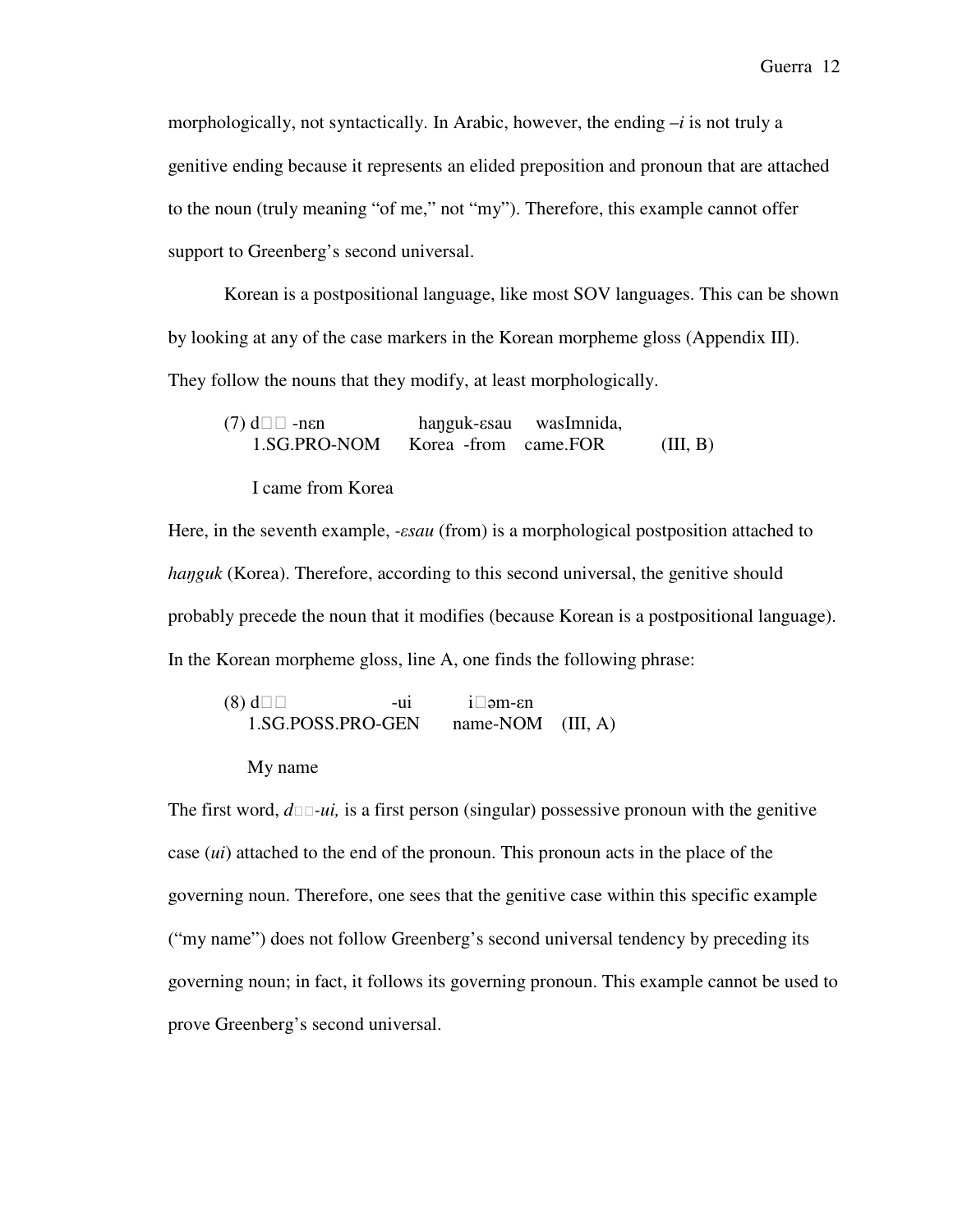Greenberg's third universal tendency is specific in its application to type I languages. It declares that "Languages with dominant VSO order are always prepositional" (Greenberg 62). Thus Arabic, as the sample type I language in this study, must be prepositional in order to confirm Greenberg's assertion. This is the case, as shown in the previous Arabic example (example 5) as well as the following example:

(9) εnə a -t aktait haiæt-i b-l -kuts 1.SG.PRO live-1.PST most life-1.SG.GEN in-DEF.ART-Jerusalem I lived most of my life in Jerusalem (I,A-B)

Here, the preposition *bi* (in) is attached as a prefix to the governing noun, which is *kuts* (Jerusalem). Whether Arabic prepositions are separate or attached to the governing noun, they always precede said noun. This supports Greenberg's statement that most type I languages are prepositional.

Greenberg's fourth universal tendency is also only applicable to Korean, as it is the only type III language in this analysis. This universal states that "With overwhelmingly greater than chance frequency, languages with normal SOV order are postpositional" (62). In the previous paragraph, the postpositional nature of Korean was already established. However, to reinforce the postpositional nature of Korean, one may find more examples in Appendix III on almost every line. On line J, the Korean speaker said that her brother would graduate from high school in March.

 $(10)$  d  $-ui$  namdon en  $-en$  samo $-e$  kod nhakiou 1.SG.POSS.PRO-GEN younger.brother-NOM March-in high.school-ACC My younger brother will graduate from high school in March.

> doop hamnida graduation do (III, J-K)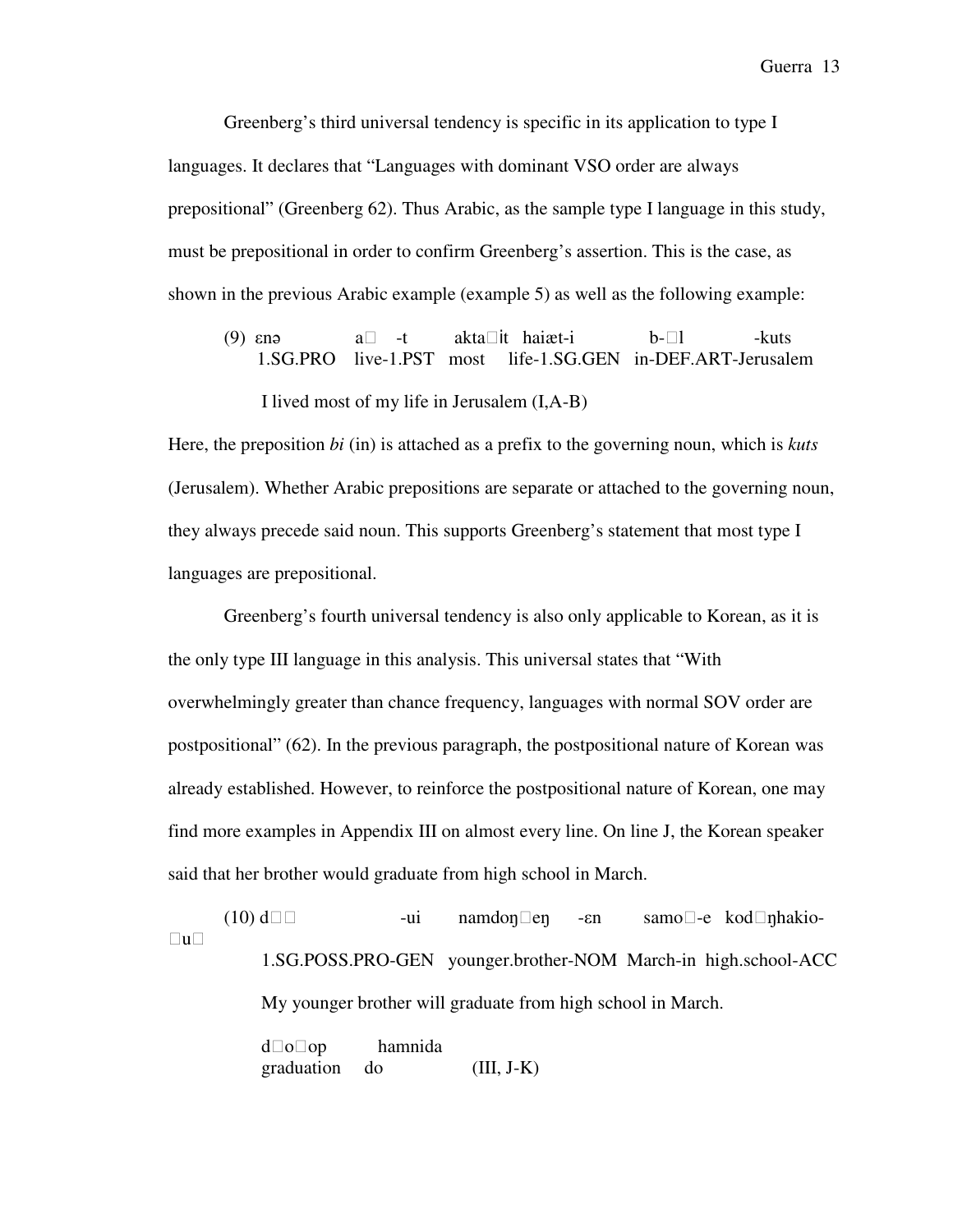In this example, she used the word  $\text{same}$ -e, which literally transcribed would mean "March-in." This is one of many examples of the use of postpositions in the Korean language.

Greenberg's universal number nineteen says that "When the general rule is that the descriptive adjective follows, there may be a minority of adjectives which usually precede, but when the general rule is that the descriptive adjectives precede, there are no exceptions" (68). In Palestinian Arabic, the descriptive adjective generally follows the noun and demonstrative adjectives may precede the noun (Ghali 19). However, the language sample of Appendix I does not provide a contextual example for these adjectives.

Spanish is an N language, which means that the default adjective placement follows the noun. According to this universal, this would mean that some adjectives in Spanish can precede the noun, but the default for most adjectives is the noun-adjective word order. Considering lines G and H of the Spanish morpheme gloss (Appendix II), one sees that this is indeed the case:

| $(11)$ vuest a<br>2.F.SG.FAM.POSS conduct.F.SG chaste.F.SG | kondukta | kasta | and |  |
|------------------------------------------------------------|----------|-------|-----|--|
| your chaste and respectful conduct                         |          |       |     |  |
| espetuosa<br>respectful.F.SG $(II, G-H)$                   |          |       |     |  |

Example 11 shows a noun, *kondukta* (conduct), followed by two descriptive adjectives, *kasta* (chaste) and *respectuosa* (respectful). In English, such a phrase would be translated "chaste and respectful conduct"—however, in Spanish the adjectives follow the noun. This would mean, according to universal nineteen, that there remains a possibility for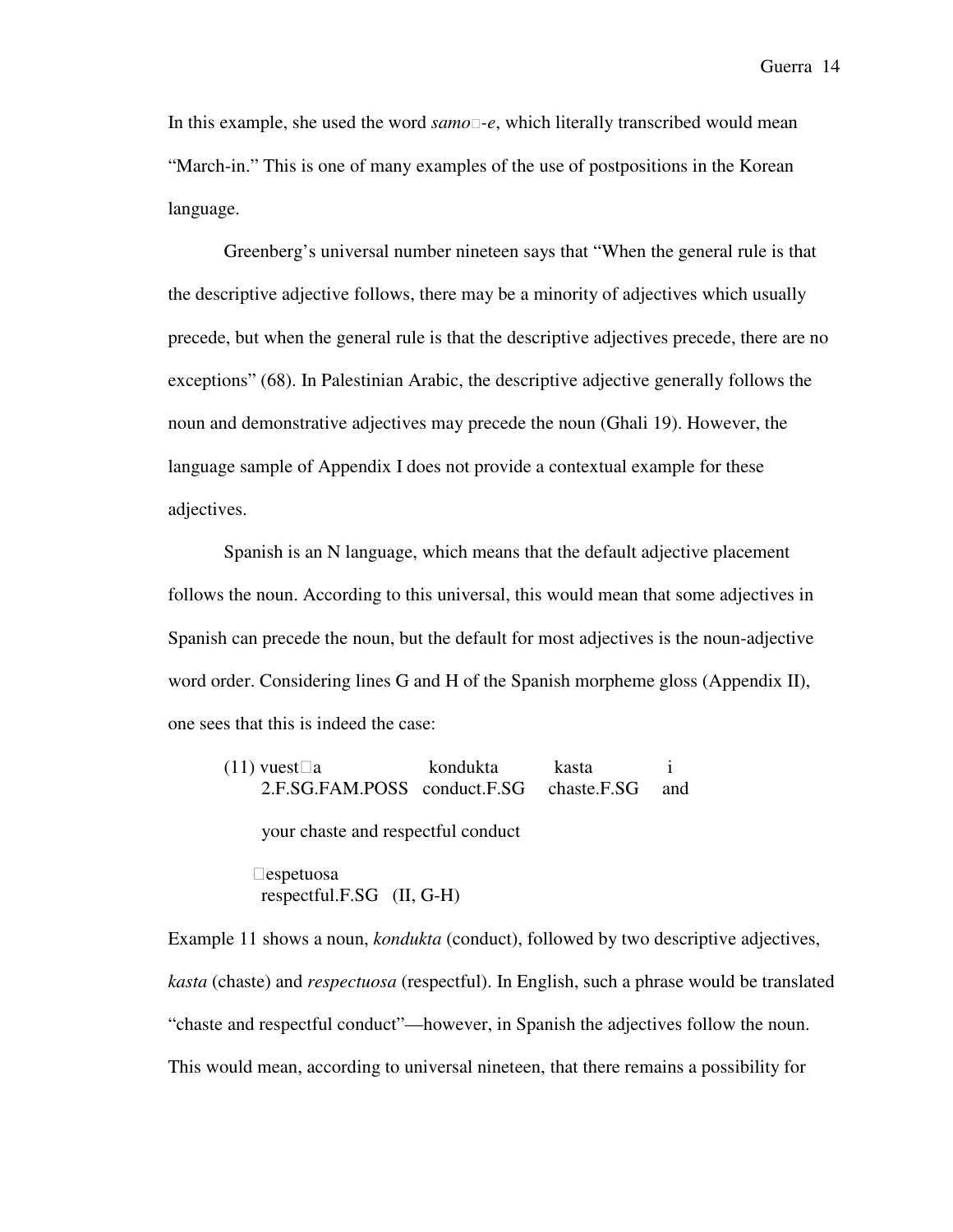some adjectives to precede the noun. Looking at the same phrase (example 7), one sees that *vuesta kondukta kasta i espetuosa* includes one more modifier, *vuesta*, which is the second person (plural), singular, familiar, possessive pronoun—which acts as an adjective in that it modifies "conduct." One clearly sees that *vuesta* modifies *kondukta* because the adjective is taking on the feminine and singular nature of the noun.

Universal nineteen is also applicable to the Korean language. However, it is an A language, which means that the descriptive adjectives should precede the noun. Therefore, according to this universal, no adjectives can follow the noun—"when the general rule is that the descriptive adjectives precede, there are no exceptions" (Greenberg 68). In line L of the Korean morpheme gloss (Appendix III), one sees that the Korean speaker describes herself as a university student.

 (12) d -nεn libti dehakio hakeŋ imnida 1.SG.PRO-NOM Liberty university student be (III, L)

I am a Liberty University student.

The noun in this phrase (example 12) is  $hak \Box en$  (student), and two adjectives modify this noun—*libti* (Liberty) and *dehakio* (university). No adjectives in Appendix III are found to follow nouns.

Greenberg's universal twenty applies to Palestinian Arabic, Spanish and Korean; however, only the Spanish language sample in Appendix II contains examples of this tendency. This specific universal states that "When any or all of the items (demonstrative, numeral, and descriptive adjective) precede the noun, they are always found in that order. If they follow, the order is either the same or its exact opposite" (Greenberg 68-69). In Spanish, the descriptive adjective generally follows the noun. However, the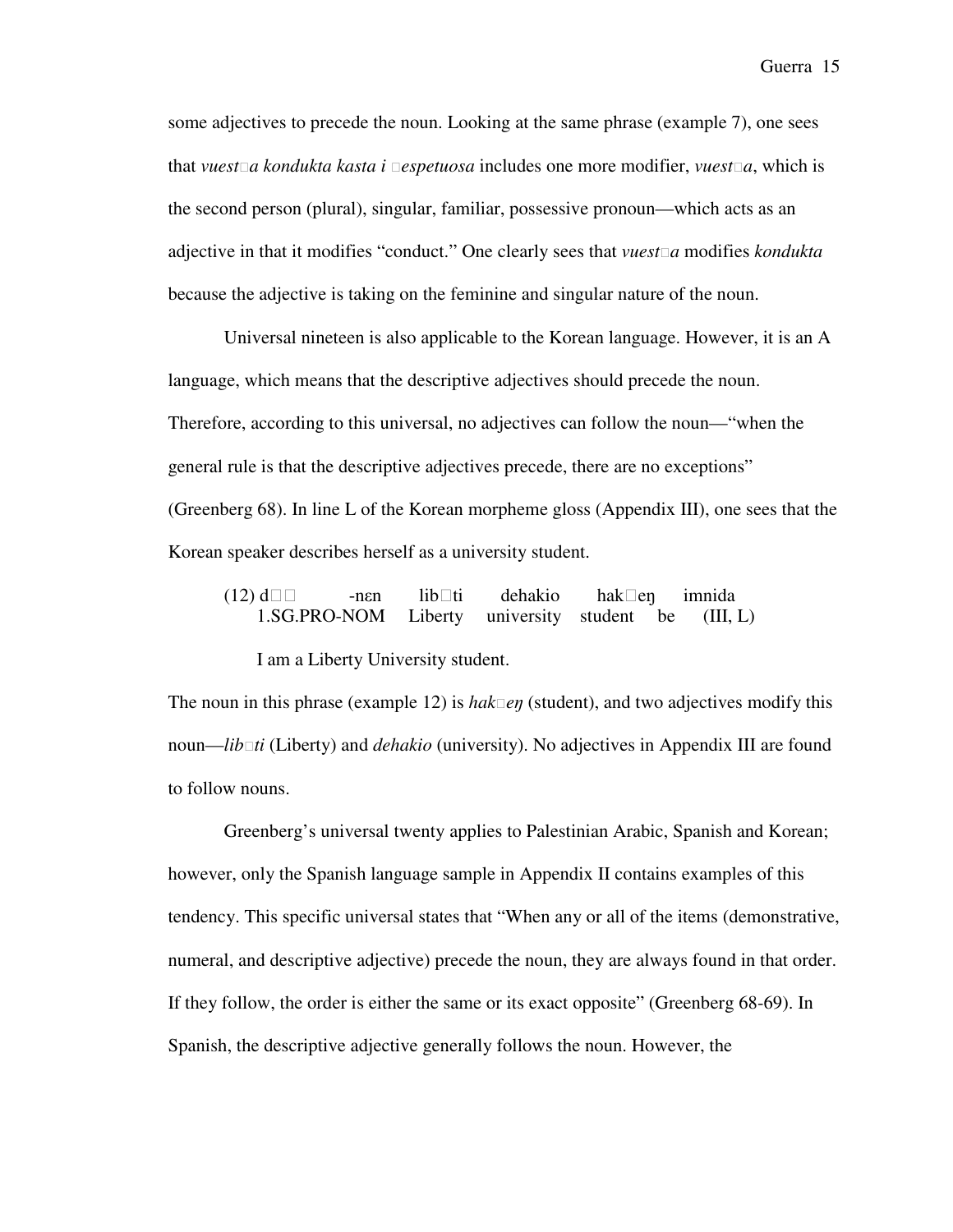demonstrative and numeral almost always precede it—and they precede it in that stated order. Lines L and M of Appendix II show a partial example of this word order.

 (13) un espiitu afable i apasible ke es a.M.SG spirit.M.SG affable.SG and calm.SG that be.3.SG a pleasing and calm spirit that is de gande estima of big.SG esteem.F.SG (II, L-M) of great worth

This phrase (example 13) is ordered in the following way: *un* (article "an"), *espiitu*  (noun "spirit"), *afable* (descriptive adjective "affable"), *i* (conjunction "and"), and *apasible* (second descriptive adjective "calm"). This phrase omits the demonstrative adjective and does not show a numeral, but an example on line O of Appendix II contains both a demonstrative adjective and a descriptive adjective modifying the noun. The following phrase (example 14),

(14) akeyas tantas muhees ke espeaban 3.F.PL.PRO.PROX many woman.PL that waited.PL.CONT They (those many women that) waited en dios on God (I, O-P) on God

 is ordered in the following way: *akeyas* (demonstrative "those"), *tantas* (descriptive "many"), and *muhees* (noun "women"). The ordering may only be a partial example of universal twenty, but it does support the tendency.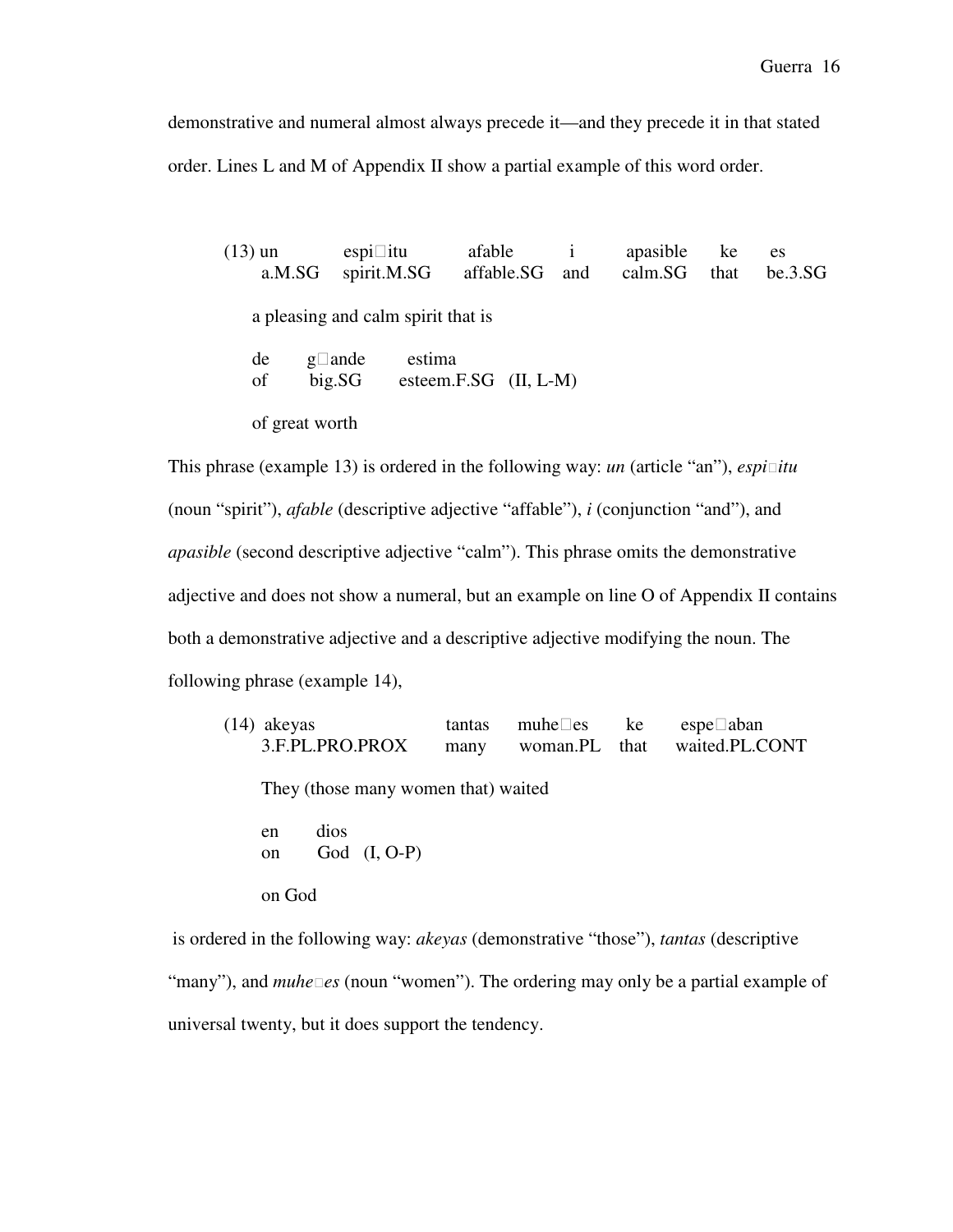Greenberg's universal twenty-nine applies to Palestinian Arabic, Spanish and Korean. It states that "If a language has inflection, it always has derivation" (Greenberg 73). In Arabic, words are inflected for number, gender, case, and tense. Looking back to example 5, one sees that the noun *oxti* (my sister) has the first person singular genitive marker *–i* which changes the word *oxt* (sister) to a possessive "my sister." Also in the same example, the verb *owiz*ε*t* (got married) has the common feminine ending *–*ε*t*. These are just a few illustrations of inflection. Thus, according to Greenberg's universal, one should also find derivation in the Palestinian Arabic language. Indeed, both of the nouns "marriage" *zawa* $\Box$  and "wife" *zaw* $\Box$  appear to have been derived from a similar root as was *owiz*ε*t* (Gaafar and Wightwick 52, 76).

In Spanish, many words are inflected for number, gender, and more.

| $(15)$ vosot as |         | 2.F.PL.FAM           | muhe es<br>woman.F.PL | estad  | be.2.PL.FAM.IMP | sujetas<br>subject.F.PL |
|-----------------|---------|----------------------|-----------------------|--------|-----------------|-------------------------|
|                 |         | wives be submissive. |                       |        |                 |                         |
|                 | a<br>tΩ | vuest o              | 2.M.SG.FAM.POSS.PRO   | ma ido | husband.M.SG    | $(II, C-D)$             |
|                 |         | to your husbands     |                       |        |                 |                         |

In example 15 (in lines C and D of Appendix II), one sees that the adjective *suhetas* (subject) is inflected for the word it modifies, *muhe*ɾ*es*. *Muhe*ɾ*es* (women) is a feminine, plural noun, which means that *suhetas* must also be made feminine and plural (thus, the *– a* and the *–s*). Also, the adjective *vuest ro* is inflected for the masculine, singular noun *ma*ɾ*ido* that it modifies. For more examples, see *ganados* in line F of Appendix II, which is inflected for the masculine, plural pronoun *los* in line E; or *luhosos* in line J, which is inflected for the masculine, plural noun *vestidos*. Spanish is clearly an inflected language.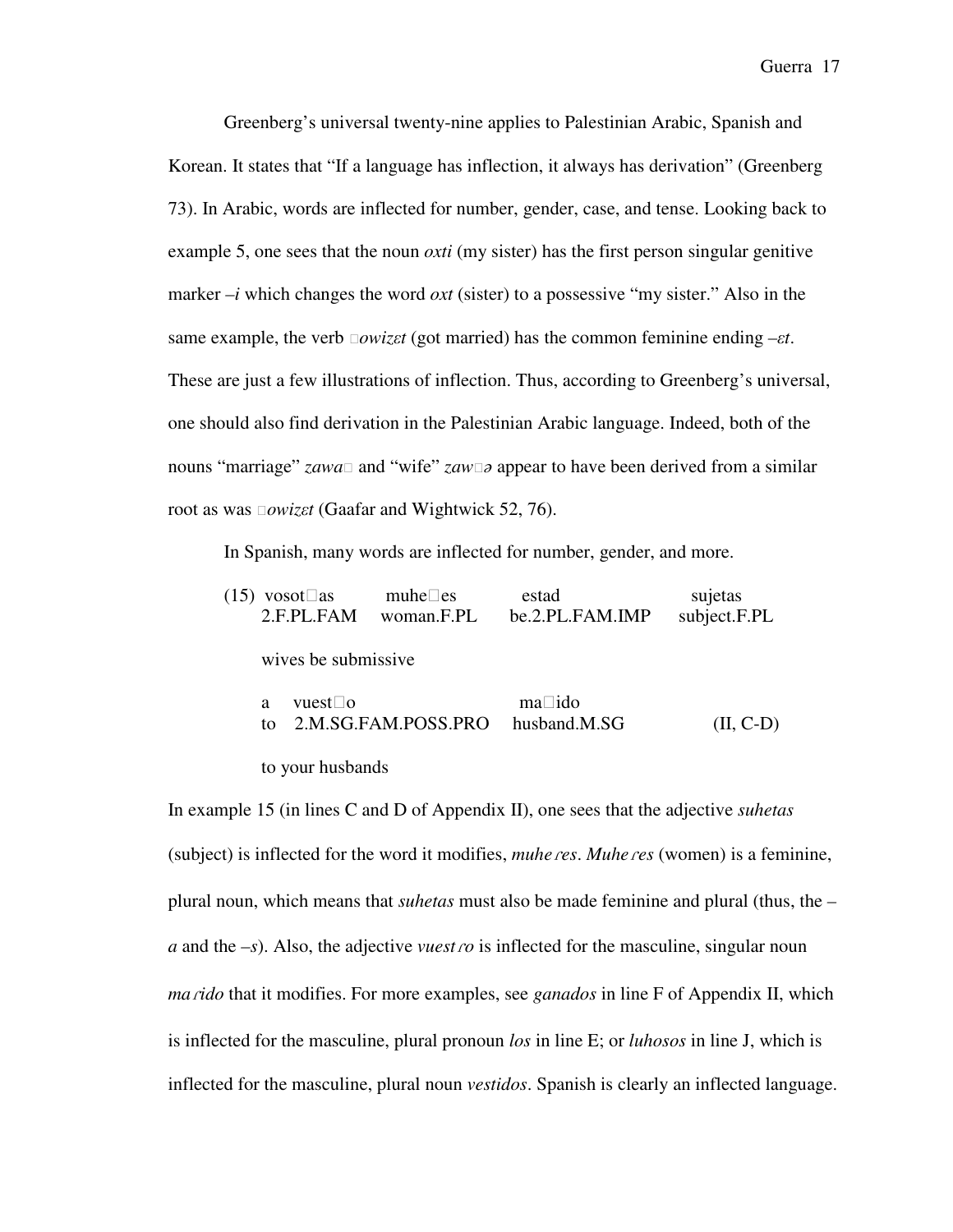Therefore, if Spanish has inflection, it should also have derivation (according to Greenberg). In line L of the Spanish morpheme gloss (Appendix II), one sees the adjective *inkoruptible*, which means "incorruptible" in English. This word is derived, as becomes obvious when compared to other Spanish words such as *koruptible*  (corruptible), and *koromper* (to corrupt-verb). Another word in line W also shows derivation. The noun *koe rede ras* means "co-heirs" in English. This word is related to other Spanish words such as *eedea* (heir) and *eeda* (to inherit—verb). Therefore, looking at Spanish, Greenberg's assertion in universal twenty-nine seems to be correct.

Korean, while it has inflection, only has inflection in verbs. Hansol H. B. Lee says (of the Korean language), "Of the six word classes [verb, noun, adjective, adverb, particle, and interjection], only verbs are the inflected words and the rest are the uninflected words" (39). Korean verbs are described as either processive or descriptive; processive verbs are inflected for either imperative (including commands) or propositive (including suggestions) moods (42). Appendix III, however, gives no examples of inflected verbs. Therefore, while the Korean morpheme-by-morpheme gloss can offer no "proof" for universal twenty-nine, the universal would suggest that Korean has derivation as well as inflection.

Greenberg's universal thirty says that "If the verb has categories of personnumber or if it has categories of gender, it always has tense-mode categories" (73). This applies to Palestinian Arabic and Spanish, both languages inflected for person and number, but not to Korean, which does not inflect verbs for person, number, or gender (Lee 42). In the following examples, one can see inflections for both person and number in Palestinian Arabic verbs.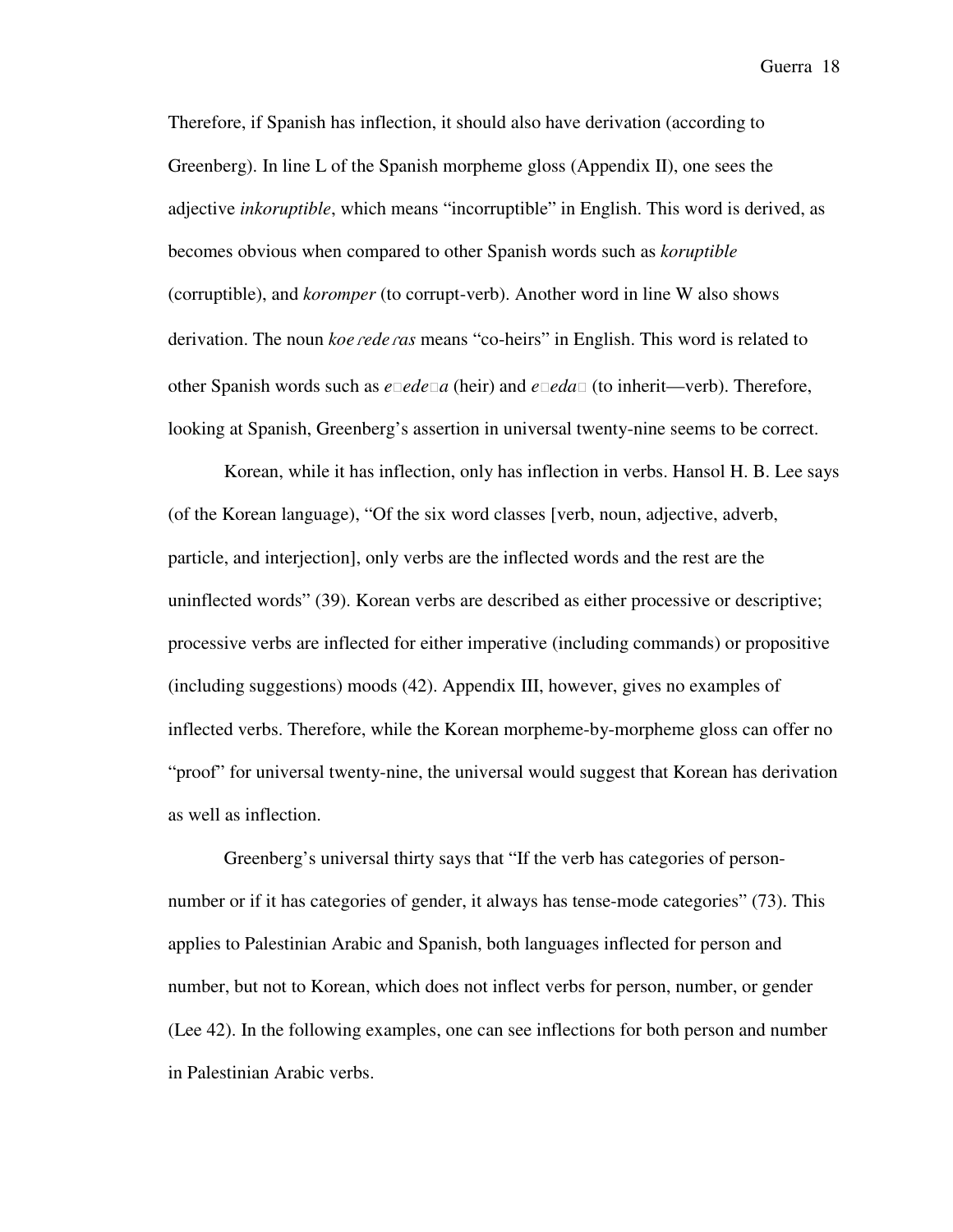(16) axo-i bədəos bi-əstalia Brother-M-1.GEN study.3.SG in-australia (I, E)

My brother studies in Australia.

The verb *b*ə*d*ə*os* (study) is inflected for third person singular, which shows number. An earlier example from Appendix I line E (example 5) uses the verb *owiz*ε*t* (marry), which is inflected for feminine gender as well as the past tense. According to Greenberg, since Palestinian Arabic verbs have both number and gender, they should also have tense-mode inflections. The same example *owiz*ε*t* (marry) confirms that verbs can have tense (in this case, past tense). Although Appendix I does not have a clear example of mode inflection, Palestinian Arabic does have both subjunctive and jussive moods (Wightwick and Gaafar 65). The jussive mood is used for the imperative as well for suggestions, negative commands, and the negative past (Wightwick and Gaafar 65). These modes do not always change the spelling or pronunciation of the verb, but they do so often enough to determine that Palestinian Arabic does have mode inflections (Wightwick and Gaafar 65).

The Spanish language also has a great deal of inflection in its verbs. Taking the first line (example 17) of the Spanish morpheme gloss in Appendix II, one sees several verbs that are inflected for person and number:

| $(17)$ ola<br>hello | SO <sub>1</sub> |                                                  | pat is io guera vivo en<br>be.1SG Patricio Guerra live.1SG in Spain | espa a | $\mathbf{i}$<br>and |
|---------------------|-----------------|--------------------------------------------------|---------------------------------------------------------------------|--------|---------------------|
|                     |                 | Hello, I am Patricio Guerra. I live in Spain and |                                                                     |        |                     |
|                     | voi a le        | go.1. SG to read V $(II, A)$                     |                                                                     |        |                     |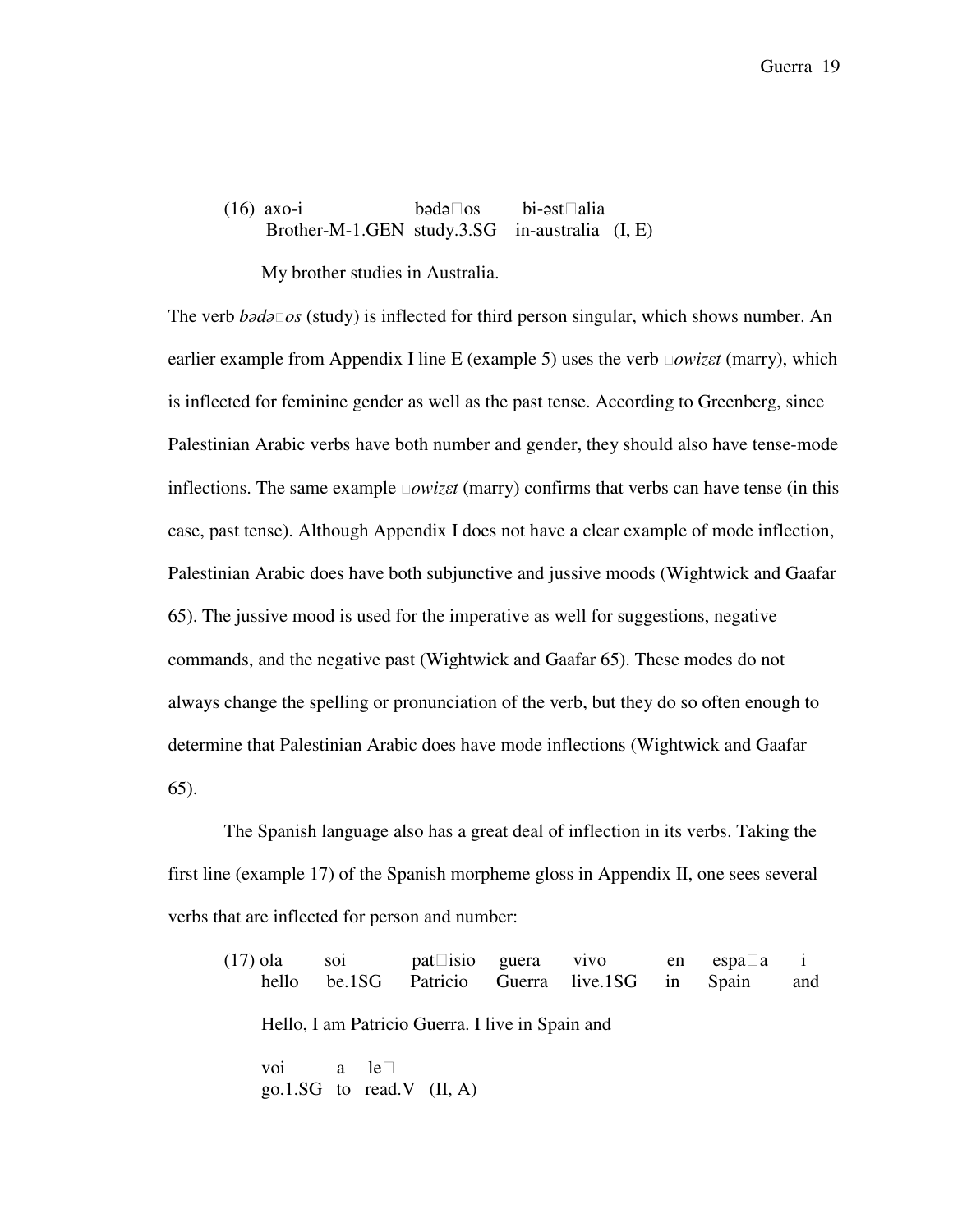I am going to read

For example, *soi* (IPA) is the first person singular "to be" verb. *Vivo* is the first person singular verb "to live"; *voi* is the first person singular verb "to go." In line M (shown in example 13), the "to be" verb is inflected differently for the third person singular, and it becomes *es*. Therefore, since Spanish verbs are inflected for person-number, Greenberg would assert that these verbs will also have tense-mode categories. The verb *soi* (IPA) in example 17 is in the present tense. However, *espeaban* (IPA) in line P (example 14) is in the imperfect past tense—a tense that demonstrates that something has occurred numerous times. The verb *obedesia* in line Q of Appendix II is also in the imperfect past tense, showing that Sarah had a habit of obeying her husband (it was not a one-time occurrence). Finally, the following example shows the use of the subjunctive mode.

| $(18)$ pa a<br>ke<br>for<br>that        | vuest as<br>2.F.PL.FAM.POSS.PRO       | asiones<br>$\Omega$<br>prayer.F.PL no | no |
|-----------------------------------------|---------------------------------------|---------------------------------------|----|
| so that your prayers may have no        |                                       |                                       |    |
| tengan<br>have.3.PL.IRR<br>impediments. | esto bos<br>obstacle.M.PL $(II, X-Y)$ |                                       |    |

In this example, the verb *te*ŋ*gan* (have) is inflected for the subjunctive mode in order to express possibility rather than something sure or inevitable. Spanish also has other tenses and modes not exemplified in the Appendix II language sample, but from these verbs mentioned above one can conclude that this universal does apply.

Greenberg's universal thirty-six says that "If a language has the category of gender, it always has the category of number" (74). This universal does not apply to Korean because the Korean language does not have gender or number. However, in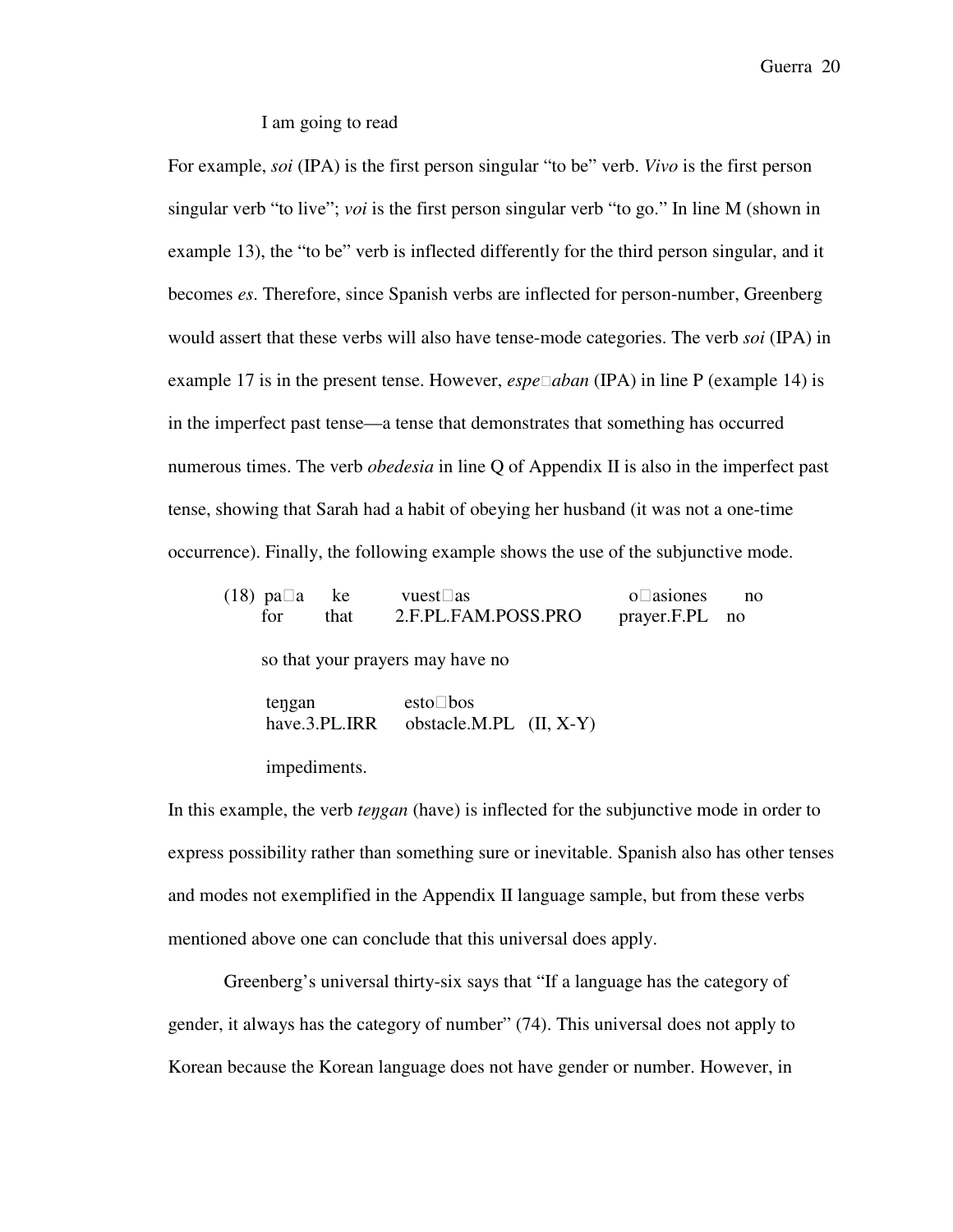previous discussions of universals twenty-nine and thirty, it has already been established that both Palestinian Arabic and Spanish have the category of gender—in nouns, pronouns, adjectives, verbs, etc. Therefore, this universal tendency would assert that Palestinian Arabic and Spanish must also have the category of number. Again, referring back to previous discussions of universals twenty-nine and thirty, one realizes that nouns, pronouns, adjectives, verbs, etc. are all also inflected for number in both of these languages. For a quick review, *sfi*ə (summer, see example 5) is a Palestinian Arabic noun that is feminine and singular in number. Also, *muhees* (women), (example 15), is a Spanish noun both feminine in gender and plural in number. Many other examples can be found in the language samples.

Greenberg's universal thirty-seven states that "A language never has more gender categories in nonsingular numbers than in the singular" (75). This, again, applies to Palestinian Arabic and Spanish but not to Korean, because Korean does not have gender or number categories at all. In Palestinian Arabic, the singular noun *sfi*ə (summer, see example 5) is feminine, while the singular noun *axo-i* (brother, see example 16) is grammatically masculine. No other genders exist for singular categories. Therefore, no other genders can exist in nonsingular categories. The following example lends support to this statement:

(19) ba-hales kəmn sehten 1 -finish another year.F.DUAL (I, K)

I will finish in two more years

Palestinian Arabic makes use of a dual number (a nonsingular category) ending for the noun *s*ε*ht*ε*n* (year) which is used here to mean "two years." This noun has feminine gender. While appendix I does not give an explicit example of the masculine gender with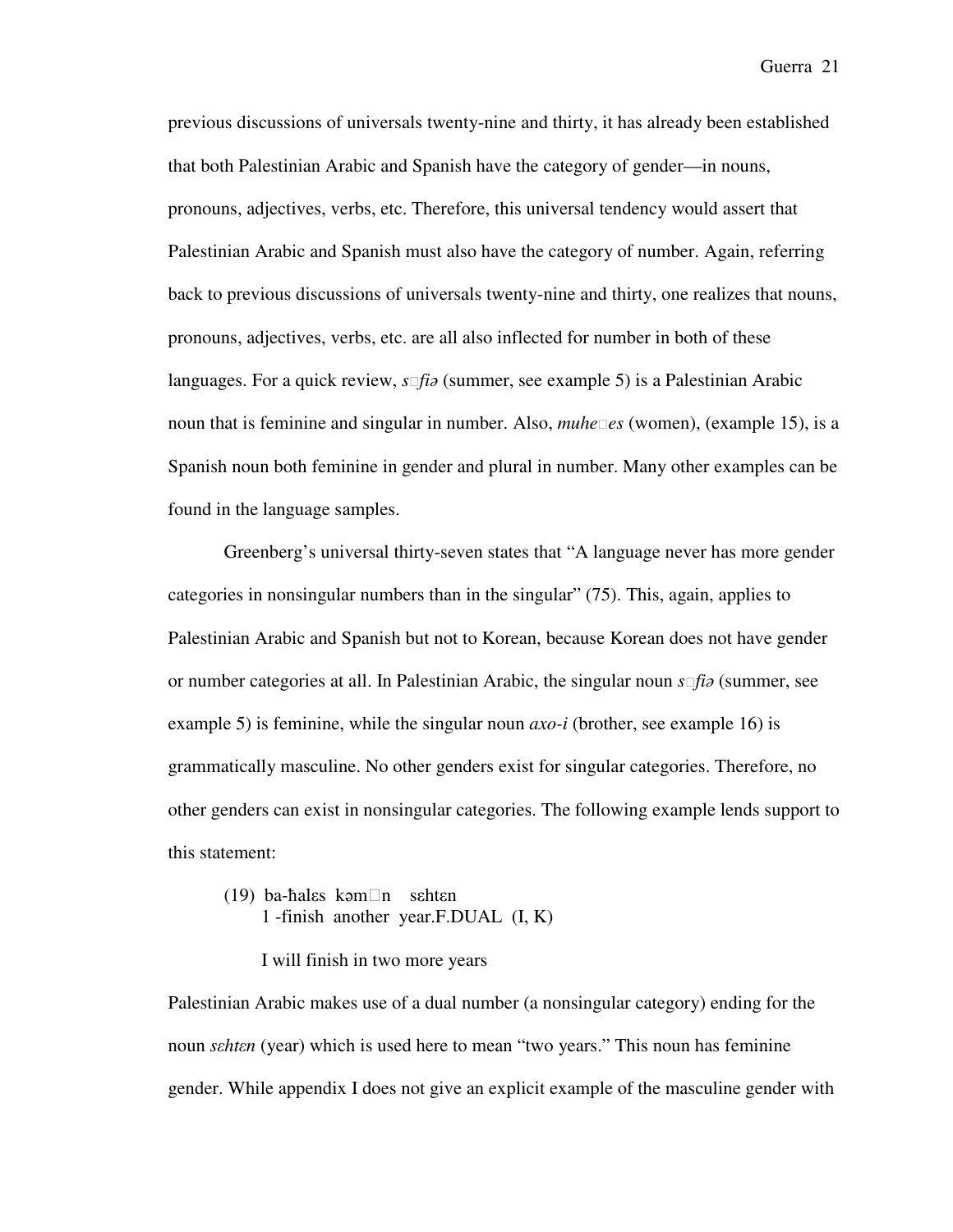nonsingular number, such words may be found in Palestinian Arabic. For example, the noun *kitabani* (book) has dual number and masculine gender (Bouchentouf 71). No other genders can be found in the nonsingular categories, thus supporting Greenberg's universal thirty-seven.

 In Spanish, the singular number category has both feminine, as in *estima* in example 13, and masculine, as in *maido* in example 15. In the plural number category, Spanish again has feminine, as in *muhees* in example 15, and masculine, as in *peinados* in the following phrase (example 20):

 (20) el eksteno de peinados ostentosos the.M.SG external.M.SG of hairstyle.M.PL ostentatious.M.PL (II, I) the external, that of ostentatious hairstyles

The language does not have any additional genders for the plural that it does not have in the singular, therefore following Greenberg's assertion.

Greenberg's universal forty maintains that "When the adjective follows the noun, the adjective expresses all the inflectional categories of the noun. In such cases the noun may lack overt expression of one or all of these categories" (75). This would once more apply to Palestinian Arabic and Spanish but not to Korean, for the same reason as previously stated as well as because Korean is an A language (where the adjective precedes the noun). Palestinian Arabic and Spanish are both N languages, in which the adjective follows the noun. Unfortunately, the Palestinian Arabic language sample provides no examples of adjective usage. Looking at example 20 of the Spanish morpheme gloss (in Appendix II, line I), one sees the noun phrase *peinados ostentosos* (ostentatious hairstyles) in which the noun, *peinados*, is both masculine and plural. The adjective, *ostentosos*, follows and modifies the noun. It is also both masculine and plural.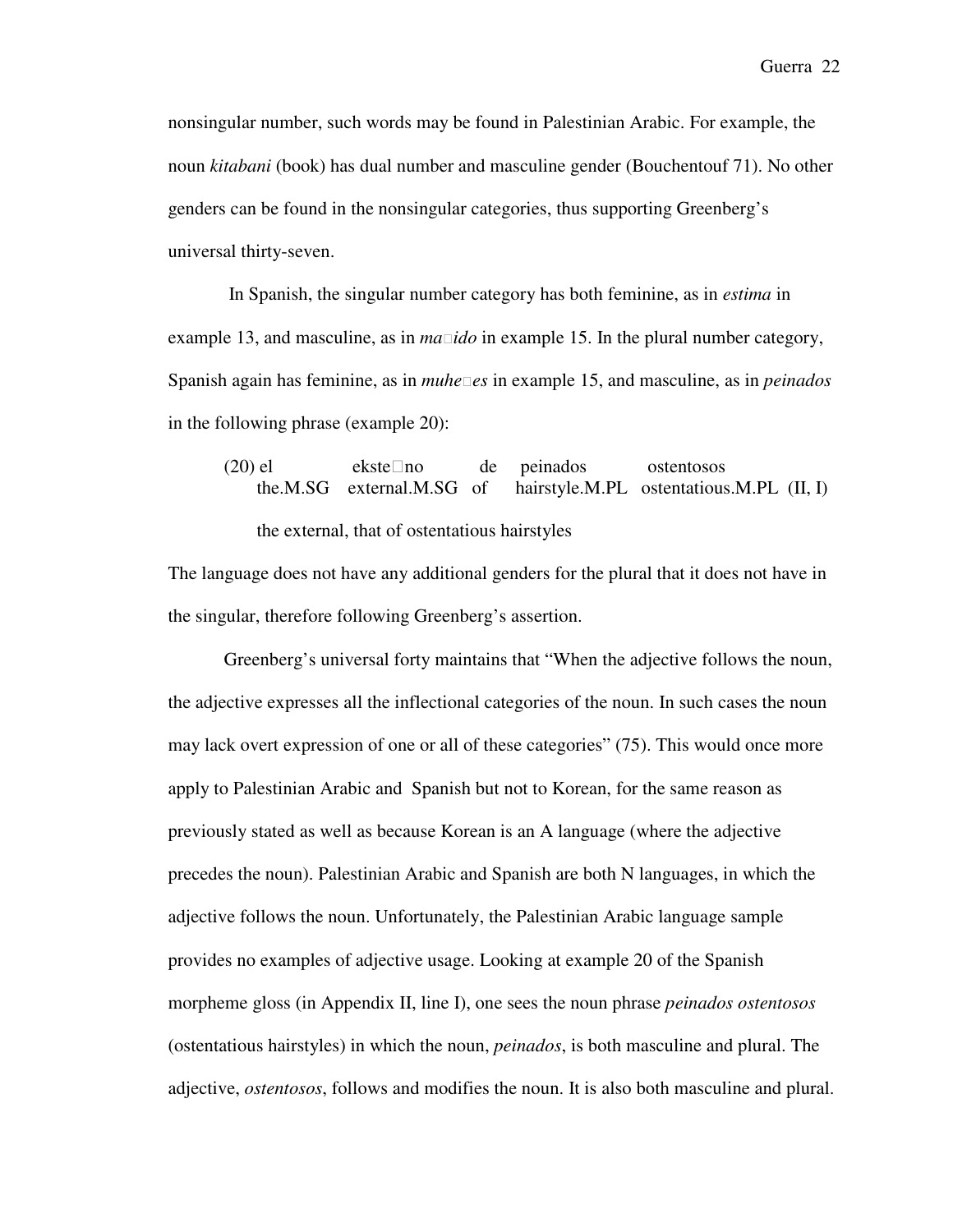More noun phrases including adjectives can be found in almost every line of the morpheme gloss. However, in Appendix II, one cannot find a satisfactory example of the noun phrase where the inflected adjective follows a noun that does not overtly express inflectional categories. In Spanish, though, this does occur. Take, for example, such words as *modelo* (model), *dentista* (dentist), *peiodista* (journalist), which have no inherent gender. Instead, their gender is revealed by the preceding article (el or la) and by the following adjective, which reflects the noun's gender. However, even this example falls short because these nouns can still be inflected in regard to number—they are not completely lacking in categories of inflection.

Greenberg's universal forty-one states that "If in a language the verb follows both the nominal subject and nominal object as the dominant order, the language almost always has a case system" (75). This universal would apply to Type III languages, as these are the only languages which have the default SOV word-order. Palestinian Arabic and Spanish, as Type I and Type II languages, would be excluded from the application of this tendency. The Korean language is a Type III language and meets the first condition in the universal. Therefore, according to the universal, it will probably have a case system. Looking at example 8, (Appendix III, line A), one sees evidence to support this claim. The word  $d\Box \Box$  *-ui* (IPA transcription) uses the genitive case morpheme *-ui* to show possession and the word *i*ə*m-*ε*n* (IPA) uses the nominative case morpheme *–*ε*n* to show that the word is the subject of the sentence. The Korean language is not limited to the use of the genitive and nominative case, however. Occurrences of the accusative case system can be observed on lines D, E, G, and J of Korean morpheme gloss as well. Other cases may exist in the Korean language but cannot be shown in Appendix III.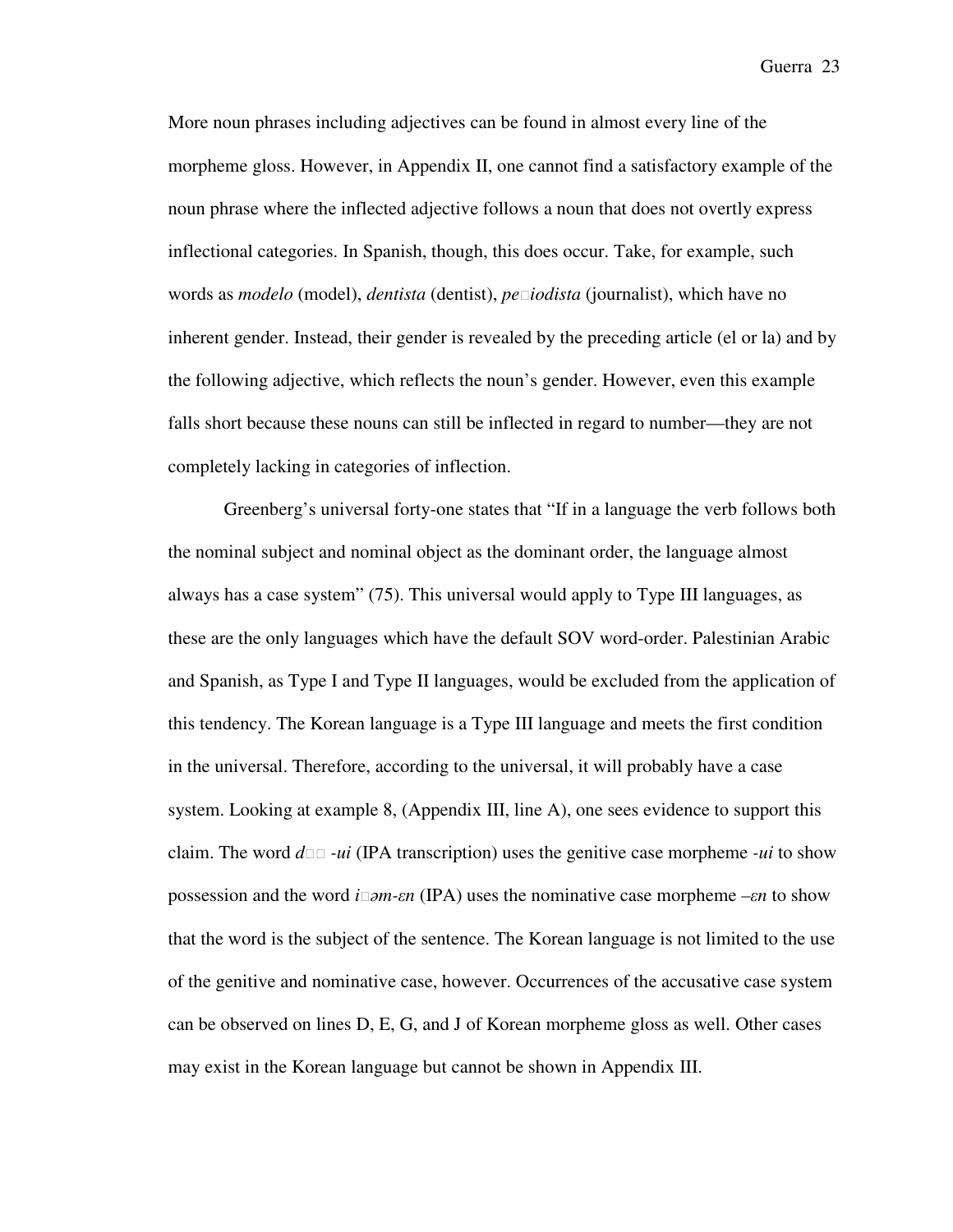Greenberg's universal forty-two states that "All languages have pronominal categories involving at least three persons and two numbers" (75). "All languages" would include Palestinian Arabic, Spanish, and Korean. In example 9, taken from appendix I, line A, one finds the first person singular pronoun ε*n*ə*.* However, the Palestinian Arabic appendix does not provide definitive examples of second or third person pronouns or of dual or plural pronouns. Therefore, the Arabic pronoun chart in Appendix IV (chart I) is necessary to show that Greenberg's universal is correct. Not only does Palestinian Arabic have three persons and two numbers, it in fact has three numbers.

For Spanish, looking at example 15, one may find the second person plural (familiar) pronoun *vosotas.* In example 21, one sees an example of a third person plural pronoun *los*. In example 22, one can find an example of the third person pronoun *le*, which is singular:

 (21) los ke no ken en la palaba 3.M.PL.PRO that no believe.3.PL in the.F.SG word.F.SG (I,E) those who do not believe in the Word (22) yamando -le seor calling.CONT-3.SG.PRO Lord.SG  $(I, R)$ 

calling him Lord

The appendix, thus, conclusively demonstrates that the Spanish pronouns include two numbers (singular and plural). These examples cannot prove the complete veracity of universal forty-two, though, as there are no first person pronouns to be found in Appendix II. However, a basic Spanish textbook can fill in the gaps. In Appendix IV, a list of Spanish pronouns (Chart II), is taken from ¡Arriba!, a introductory college-level Spanish textbook (Zayas-Bazán and Bacon 44). Looking at this information, one sees that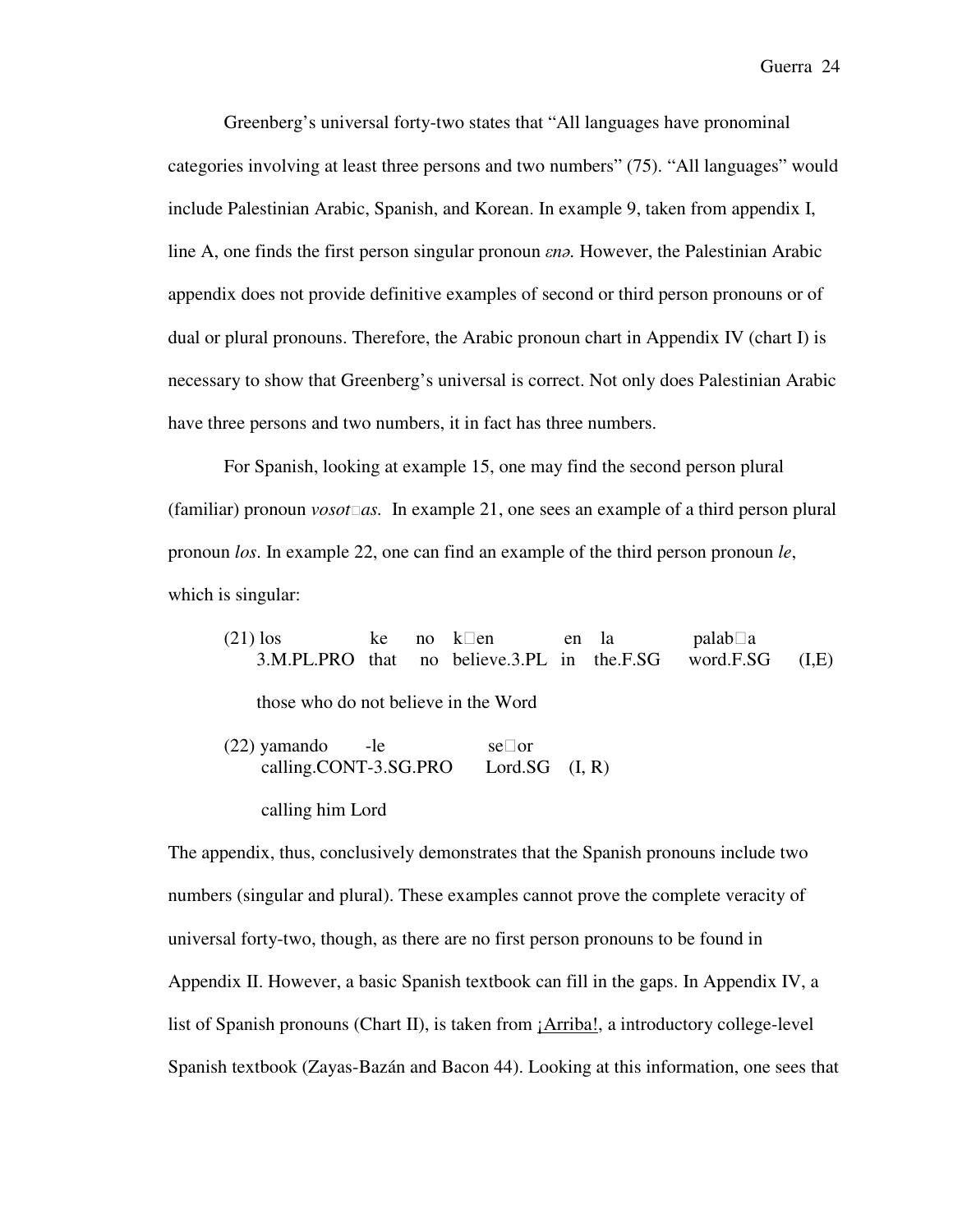Spanish has pronoun categories with at least three persons and two numbers, therefore providing support to Greenberg's universal number forty-two.

In the Korean morpheme gloss (Appendix III), one finds only examples of the first person pronouns. Example 7 contains the pronoun  $d\Box$ -nen, which is the first person singular pronoun with the added nominative-case morpheme *n*ε*n*. The pronoun *wui,* in example 4, is the first person plural pronoun. An apparent lack of second and third person pronouns in appendix III can be explained by the text's context—the Korean speaker who participated in the language recording and transcription was giving biographical information about herself and therefore speaking almost entirely in the first person. However, according to Hansol H. B. Lee, the Professor of Phonetics and Linguistics at Seoul National University (in Korea), Korean has first, second, and third person pronouns as well as singular and plural pronouns (see Chart III of Appendix IV for a complete list) (53). From this information, one sees that Korean has pronoun categories with at least three persons and two numbers, therefore providing support to Greenberg's universal number forty-two.

Greenberg's universal forty-three states that "If a language has gender categories in the noun, it has gender categories in the pronoun" (75). The Korean language has no gender categories in the noun. Instead, it shows differentiation for "animate" and "inanimate" nouns or for "honorific" and "plain" nouns (Lee 50). Therefore universal forty-three cannot apply to Korean. However, Palestinian Arabic and Spanish do have gender categories in the noun and therefore can be examined in light of Greenberg's forty-third universal tendency. For instance, the Palestinian Arabic noun *mo*ħ*æs*ə*b*ε (accounting) in example 1 has feminine gender. The noun *axo-i* (brother) in example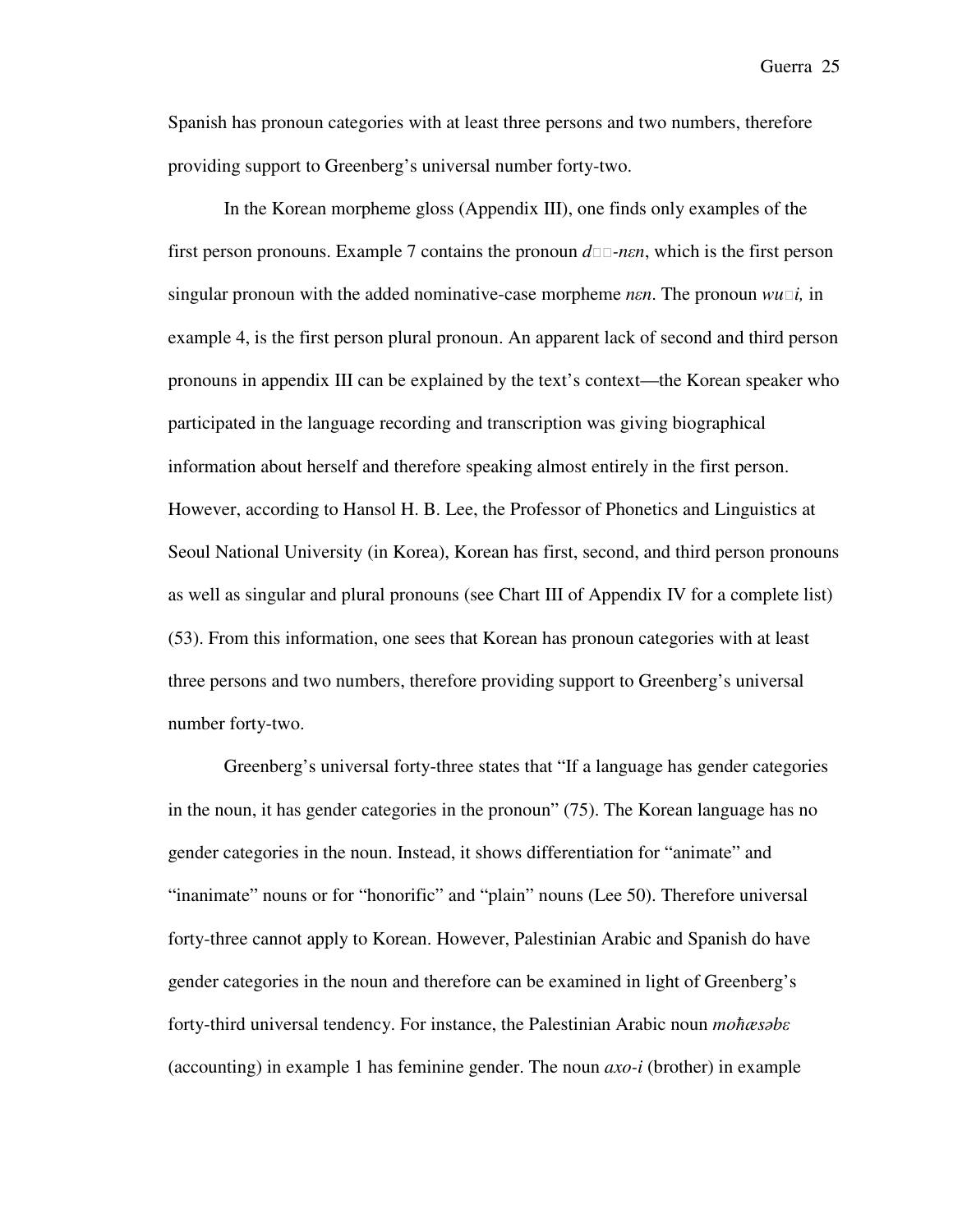sixteen has masculine gender. Therefore, because Palestinian Arabic has gender in nouns, its pronouns should also have gender. Looking at the Arabic pronoun chart in Appendix IV, one sees that this is the case.

In Spanish, the noun *maido* (husband) in example 15 is a singular noun with masculine gender. The noun *palaba* (word) in example 21 is a singular noun with feminine gender. Therefore, in order to demonstrate Greenberg's tendency, the language must also have gender categories in the pronoun. Looking back at the Spanish pronoun chart (Chart II), one sees that Spanish does indeed make use of gender categories. For example, the first person plural *nosotros* has masculine gender while the corresponding pronoun *nosotras* has feminine gender. This confirms, therefore, that Spanish does indeed follow Greenberg's universal tendency number forty-three.

Greenberg's universal forty-four maintains that "If a language has gender distinctions in the first person, it always has gender distinctions in the second or third person, or in both" (76). Looking at the pronoun charts in Appendix IV, one finds that the Spanish language has gender distinctions in the first person while Arabic and Korean do not. Therefore, this universal can only apply to the Spanish language. The Spanish first person plural pronouns are *nosotros* (masculine) and *nosotras* (feminine); this shows clear gender distinction. Referring back to chart II again, one sees that the second person plural familiar pronouns also show gender distinction—*vosotros* (masculine) and *vosotras* (feminine). Finally, gender distinction extends to the third person pronouns: *él* (masculine) and *ella* (feminine) as third person singular pronouns and *ellos* (masculine) and *ellas* (feminine) as third person plural pronouns. Therefore, Spanish confirms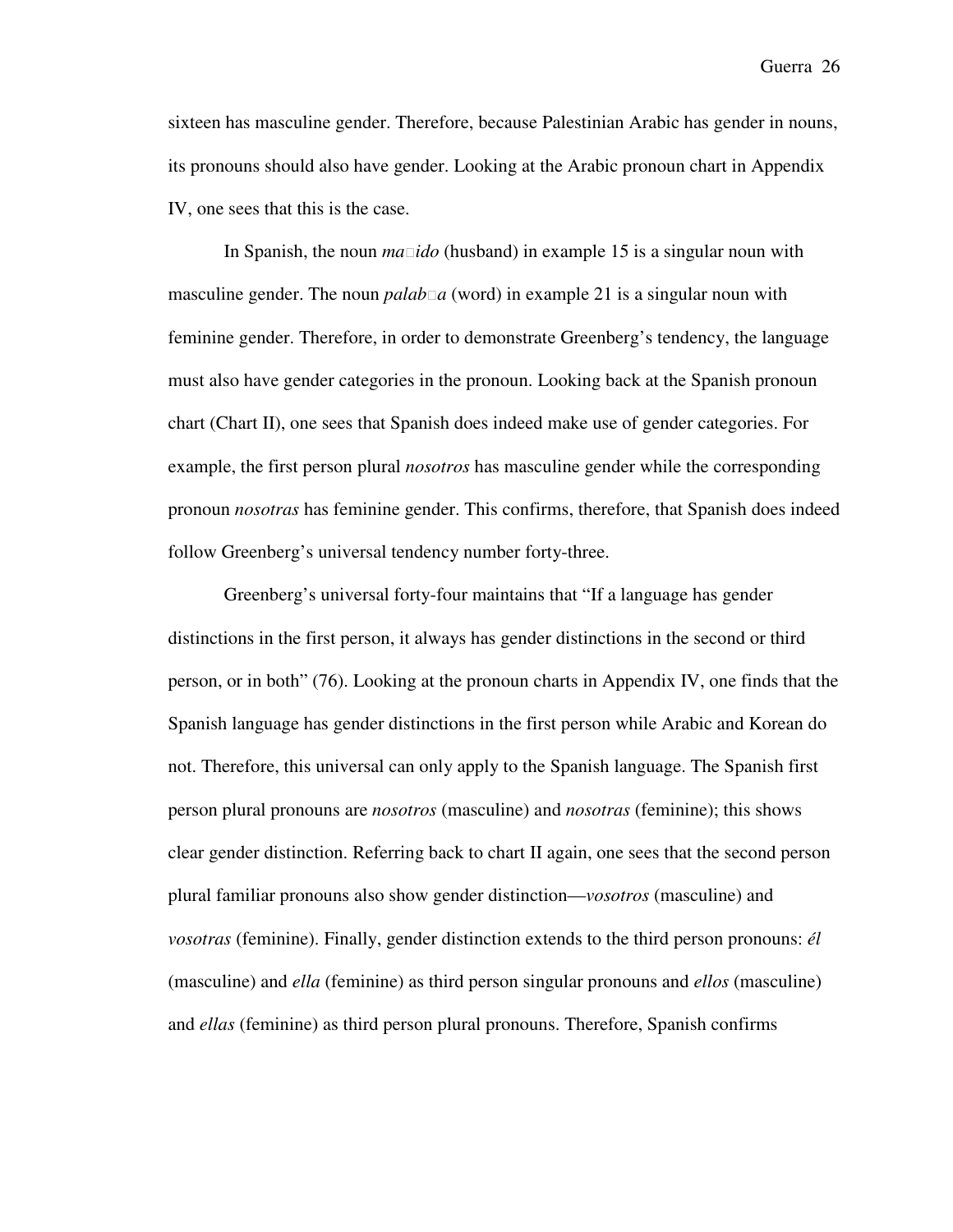universal forty-four—it not only makes gender distinction in the first person but also in the second and third person.

Greenberg's universal forty-five says that "If there are any gender distinctions in the plural of the pronoun, there are some gender distinctions in the singular also" (76). Once more, this universal is not demonstrated in the Korean language as Korean has no gender distinctions in pronouns (see Chart III in Appendix IV showing Korean pronouns). However, in Arabic and Spanish, one sees gender distinctions in pronouns. In the Arabic, the second and third person plural pronouns (as shown in Chart I in Appendix IV) have either masculine or feminine gender. The second person plural pronouns are *antum* (masculine) and *antuna* (feminine), while the third person plural pronouns are *hum* (masculine) and *huna* (feminine). Thus, according to Greenberg, at least some of the singular pronouns should also have gender as well. Looking once more to the Arabic pronoun chart (Chart I), one sees that this is the case. The second person singular pronouns are *anta* (masculine) and *anti* (feminine), while the third person singular pronouns are *huwa* (masculine) and *hiya* (feminine). This confirms Greenberg's universal forty-five.

 Referring back to the Spanish pronoun chart (Chart II in Appendix IV), one sees multiple masculine and feminine pronouns in the plural. The first person plural *nosotros* is masculine and *nosotras* is feminine; the second person plural *vosotros* is masculine while *vosotras* is feminine; and the third person plural *ellos* is masculine while *ellas* is feminine. Therefore, in order to demonstrate adherence to Greenberg's universal, Spanish must also have gender distinctions in the singular. Looking back at the Spanish pronoun chart, one sees third person singular pronouns *él* and *ella* which carry masculine and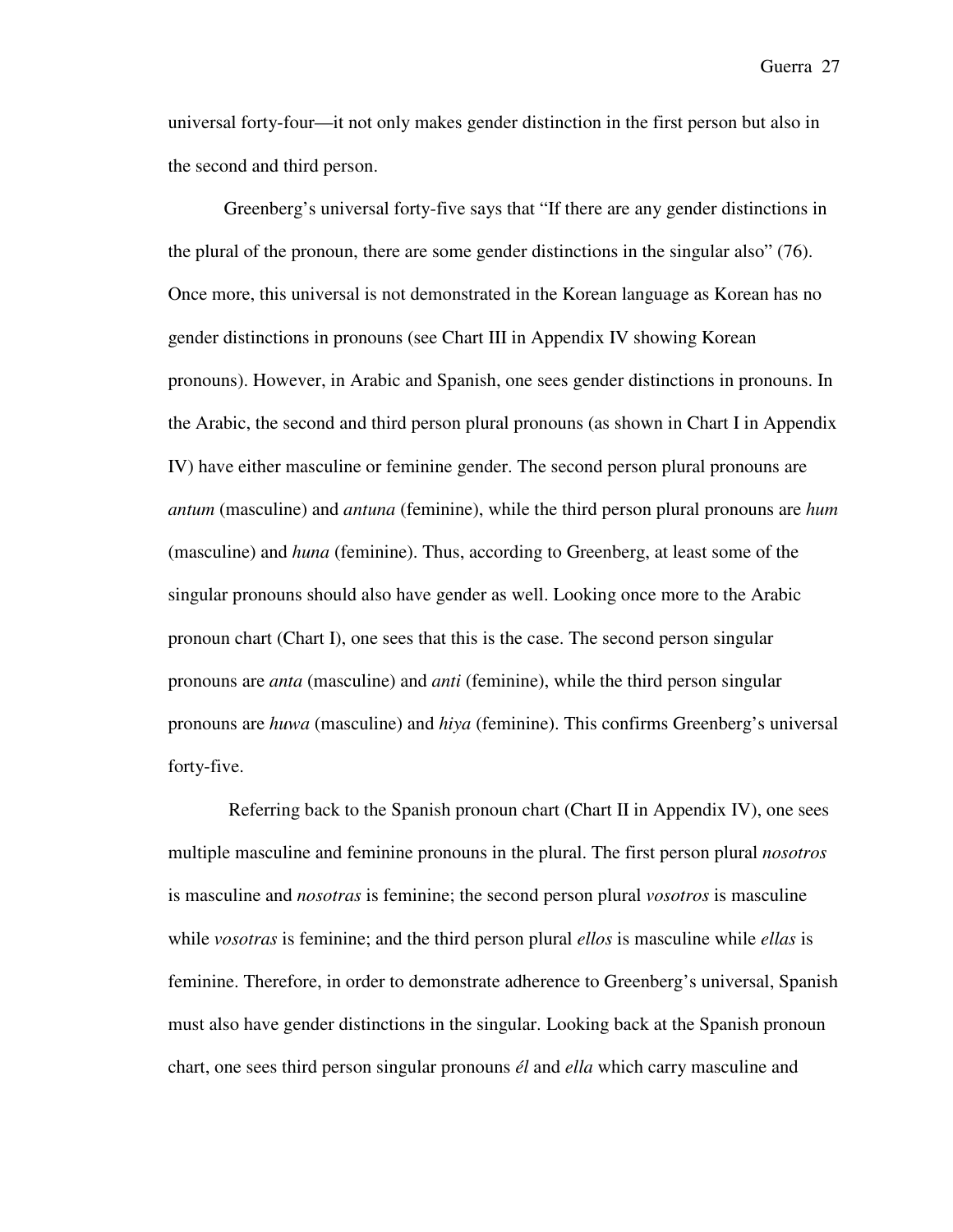feminine gender respectively. Therefore, universal forty-five is indeed supported by evidence from the Spanish language.

Joseph Greenberg's language universals are useful for classifying language types as well as analyzing syntactical structure. First, the universals reveal three main default word orders in the world's languages. Using these default word orders (or typologies), one may determine the likelihood of a language being prepositional or postpositional, the possible adjective and noun head order, the probability of that language containing a case system, and much more. Greenberg's study, upheld in this thesis by an examination of Palestinian Arabic, Spanish, and Korean morpheme glosses, is a useful tool for all linguists.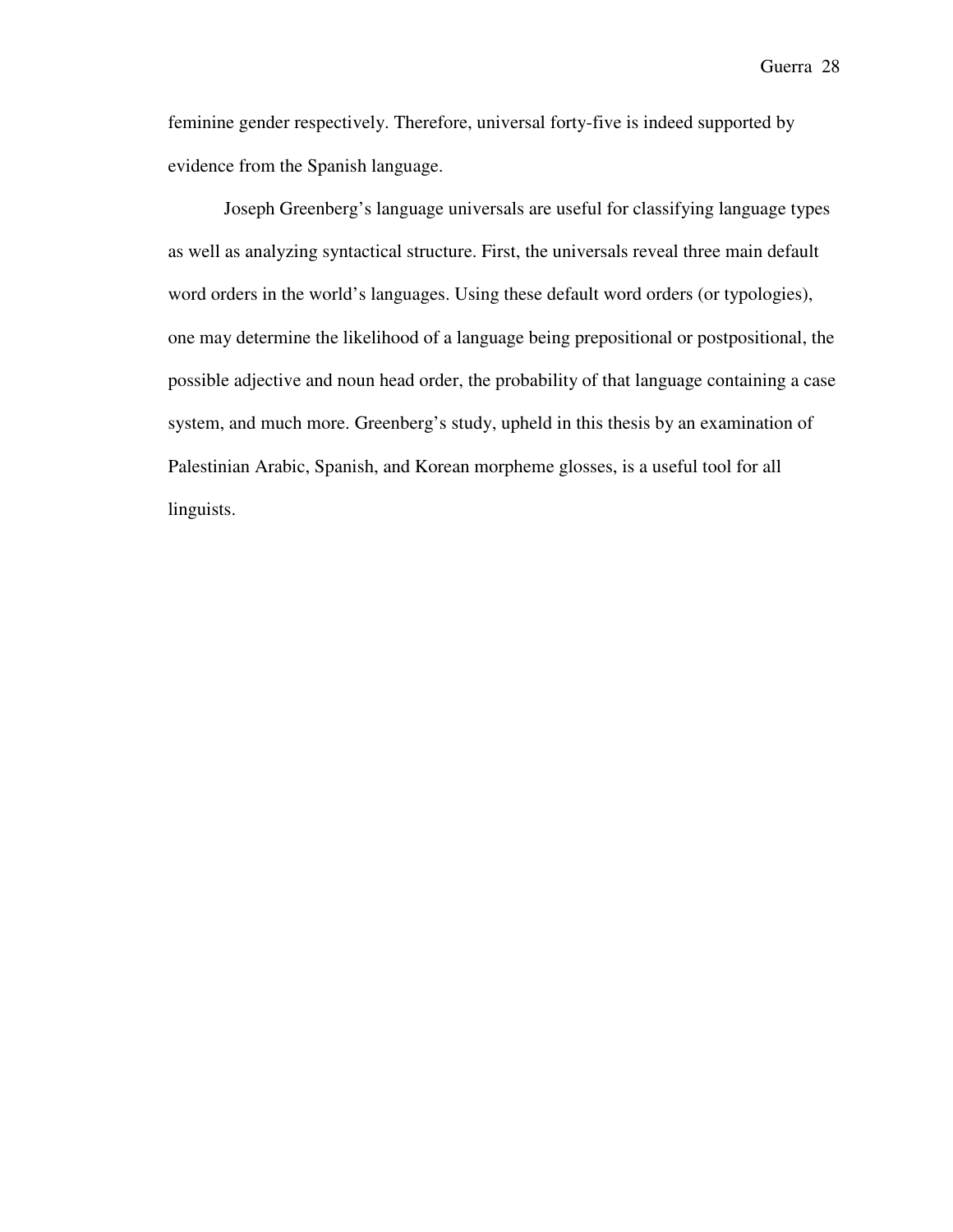### Works Cited

- "Arabic language." Encyclopedia Britannica. 2008. Encyclopedia Britannica Online. 9 Oct. 2008 <http://search.eb.com/eb/article-9008157>.
- Bouchentouf, Amine. Arabic complete course the basics. New York: Living Language, 2005.

Fortson IV, Benjamin W. Indo-European Language and Culture: An Introduction. Malden, MA: Blackwell, 2004.

- Gaafar, Mahmoud, and Jane Wightwick. English-Arabic, Arabic-English Dictionary & Phrasebook. New York: Hippocrene, 2003.
- Garry, Jane, and Carl R. Galvez Rubino. Facts About the World's Languages: An Encyclopedia of the World's Major Languages, Past and Present. New York: Wilson, 2001.

Ghali, Naglaa. Arabic Grammar Unravelled. Oakville, Ont: Fun With Arabic, 2007.

Gordon, Raymond G., Jr. "Arabic, South Levantine Spoken." Ethnologue: Languages of the World, Fifteenth edition. (ed.), 2005. Dallas, Tex.: SIL International. Online version: <http://www.ethnologue.com>.

- ---. "Korean." Ethnologue: Languages of the World, Fifteenth edition. (ed.), 2005. Dallas, Tex.: SIL International. Online version: <http://www.ethnologue.com>.
- ---. "Spanish." Ethnologue: Languages of the World, Fifteenth edition. (ed.), 2005. Dallas, Tex.: SIL International. Online version: <http://www.ethnologue.com>.
- Greenberg, Joseph. "Some Universals of Grammar with Particular Reference to the Order of Meaningful Elements." Universals of Language. Ed. Joseph Greenberg. Cambridge: MIT UP, 1963. 58- 90.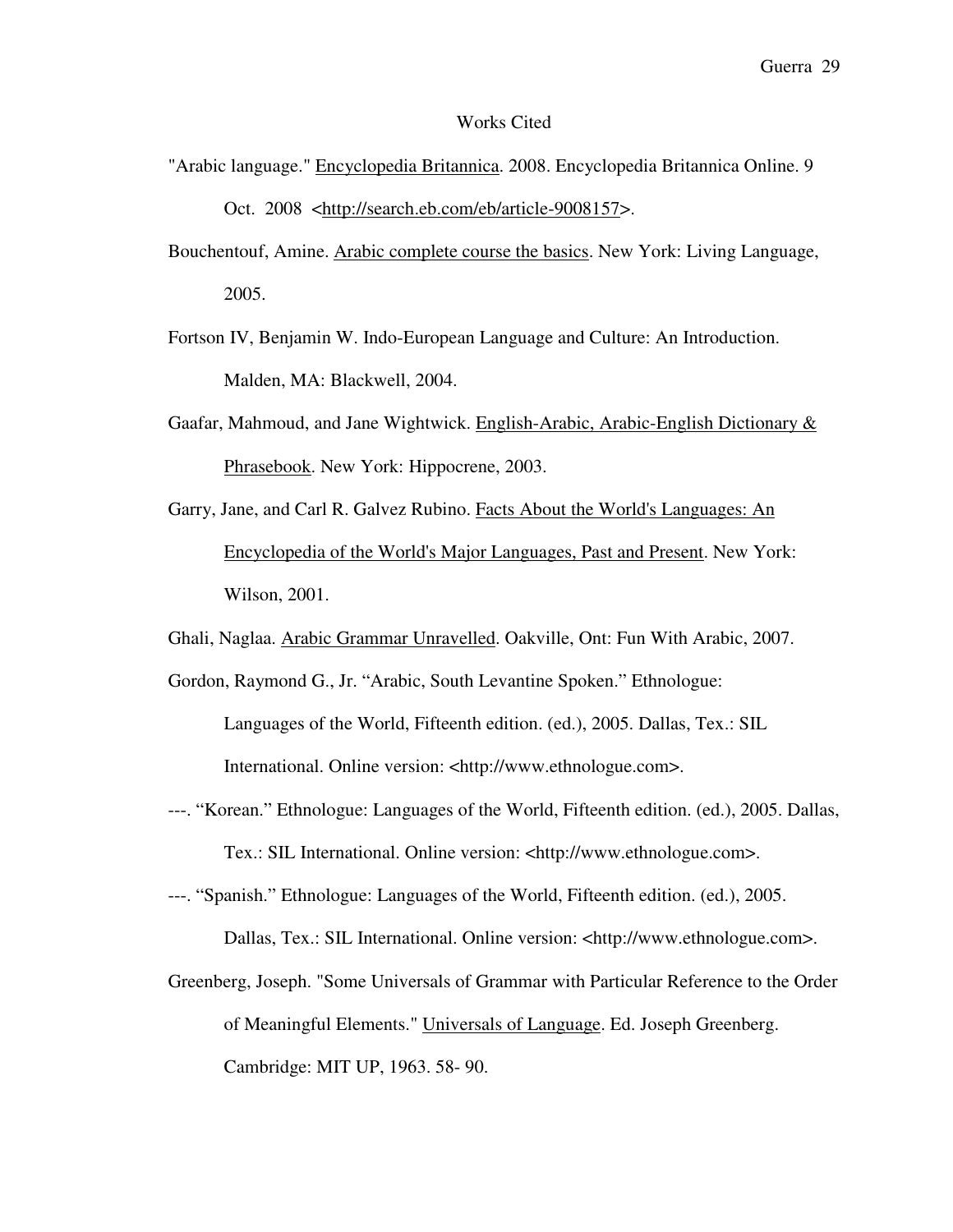Guerra, Devon. "Text in Korean." Unpublished manuscript, 2008.

- ---. "Text in Palestinian Arabic." Unpublished manuscript, 2008.
- ---. "Text in Spanish." Unpublished manuscript, 2008.
- "Korean language." Encyclopedia Britannica. 2008. Encyclopedia Britannica Online.

9 Oct. 2008 <http://search.eb.com/eb/article-9109804>.

"Languages Spoken by the Most People." World Almanac & Book of Facts 2008: 728. Academic Search Premier. EbscoHost. Liberty University. 23 April 2008

<http://search.ebscohost.com.ezproxy.liberty.edu:2048/login.aspx?direct=true&d

b=aph&AN=28820844&site=ehost-live>.

Lee, Hansol H. B. Korean Grammar. New York: Oxford UP, 1989.

- Parker, Frank, and Kathryn Riley. Linguistics for Non-Linguists: A Primer with Exercises. 4th ed. Boston: Pearson, 2005.
- Pericliev, Vladimir. "Further Implicational Universals in Greenberg's Data (A Computer-Generated Article)." Contrastive Linguistics 24.4 (1999): 40-51.
- Wightwick, Jane, and Mahmoud Gaafar. Arabic Verbs and Essentials of Grammar: A Practical Guide to the Mastery of Arabic. New York: McGraw-Hill, 1998.
- Zayas-Bazán, Eduardo and Susan M. Bacon . Arriba: Comunicación y cultura. Upper Saddle River, NJ: Prentice, 2001.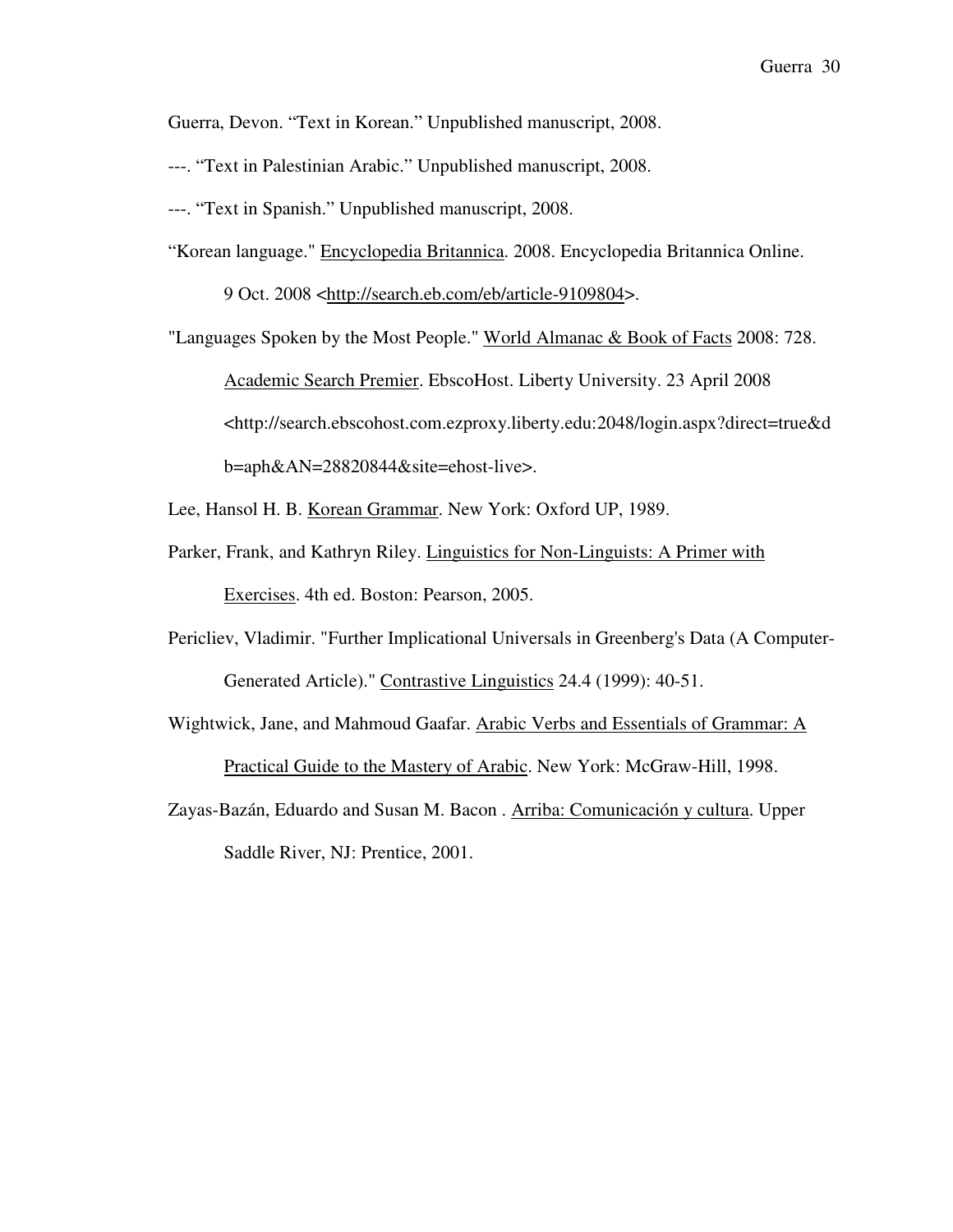### Appendix I- Palestinian Arabic Morpheme Gloss

A. mahaba sm -i saləm kopti. *εn*ə a -t hello name-1.SG.GEN Salem Copty 1.SG.PRO live-1.PST Hello, my name is Salem Copty. I lived

B. aktait haiæt-i b-l -kuts montεa εsm -ha afat most life-1.SG.GEN in-DEF.ART-Jerusalem area.F.SG name-3.F.SG Shafat most of my life in Jerusalem, in the area called Shafat.

- C. a: [əm] amb-i hala tisat-a ə sene bə -s um [verbal pause] age-1.SG.GEN now nine-ten year.F.SG 1.SG-be [verbal pause] I am nineteen now and will be
- D.  $\alpha$  in kəmn əh [ə] end -i ax u oxt twenty another month. [verbal pause] have-1.SG brother.M and sister.F twenty in a few months. [verbal pause] I have a brother and sister.
- E. [ə] axo -i bədəos bi-əstalia oxt -i [verbal pause] brother-M-1.GEN study.3.SG in-australia sister-F.1.GEN [verbal pause] My brother studies in Australia. My sister
- F. d<sub>3</sub> d<sub>3</sub> owiz-εt u did [ən] fi s fiə hae [əm] marry -F.PST new [verbal pause] in summer.F.SG this [verbal pause] recently got married [verbal pause] this summer. [verbal pause]
- G. æhəl -i æ -in lsəthəm b -l -kuts u [əm] parent.PL-1.SG.GEN live-PL still.3.PL in-DEF.ART-Jerusalem and [verbal pause]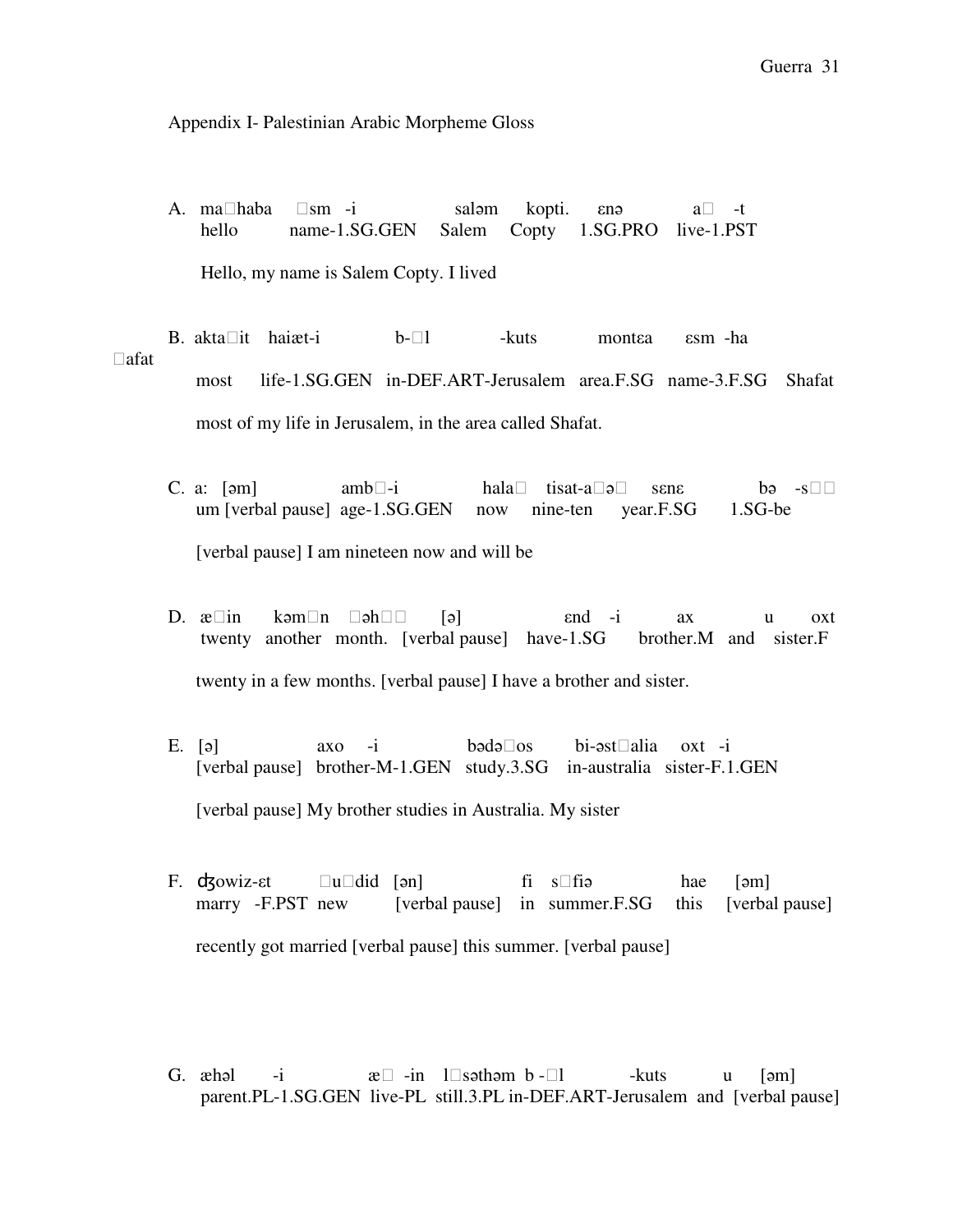My parents still live in Jerusalem and [verbal pause]

- H. enə bə -u ə bəzur -um qul s fiə ləman 1.SG.PRO 1.SG-go visit -3.PL.PRO.ACC every summer.F.SG when I go visit them every summer when
- I. I -kun ænə ə əzə [əm] enə am bətros 3.SG-there.is have.1.SG vacation.F.SG [verbal pause] 1.SG.PRO do.1.SG study.1 I have vacation. [verbal pause] I am studying
- J. [əm] "εm.a.εs." u moħæsəbε u εnala [verbal pause] M.I.S [English] and accounting.F.SG and if.God.will.3.SG [verbal pause] M.I.S. and accounting and, God-willing,
- K. ba-hales kəmn sehten [əm] sene l -elf u 1 -finish another year.F.DUAL [verbal pause] year DEF.ART-thousand-two and I will finish in two more years, in the year two thousand and

L. a [ε ra [əm] mæ -badəf -i e b d -i əsauh-i baəd ten [verbal pause] NEG-know-NEG what want-1.SG do -1.SG after ten. [verbal pause] I do not know what I want to do after

- M. ma-ales ə emə en ala bala bala ələ ələ balanın azərbaycan alan balanın azərbaycan alan balanın azərbaycan alan balanın azərbaycan alan balanın azərbaycan alan balanın azərbaycan alan balanın azərbaycan alan balanın azər 1 -finish university.F.SG if.God.will.3.SG find-1 job.F.SG I finish at the university. God-willing, I will find a job in
- N. b-l -kuts iləhiya montən-i u bεlad-i u in-DEF.ART-Jerusalem which.is nation -1.SG.GEN and town-1.SG.GEN and Jerusalem, which is my nation and town, and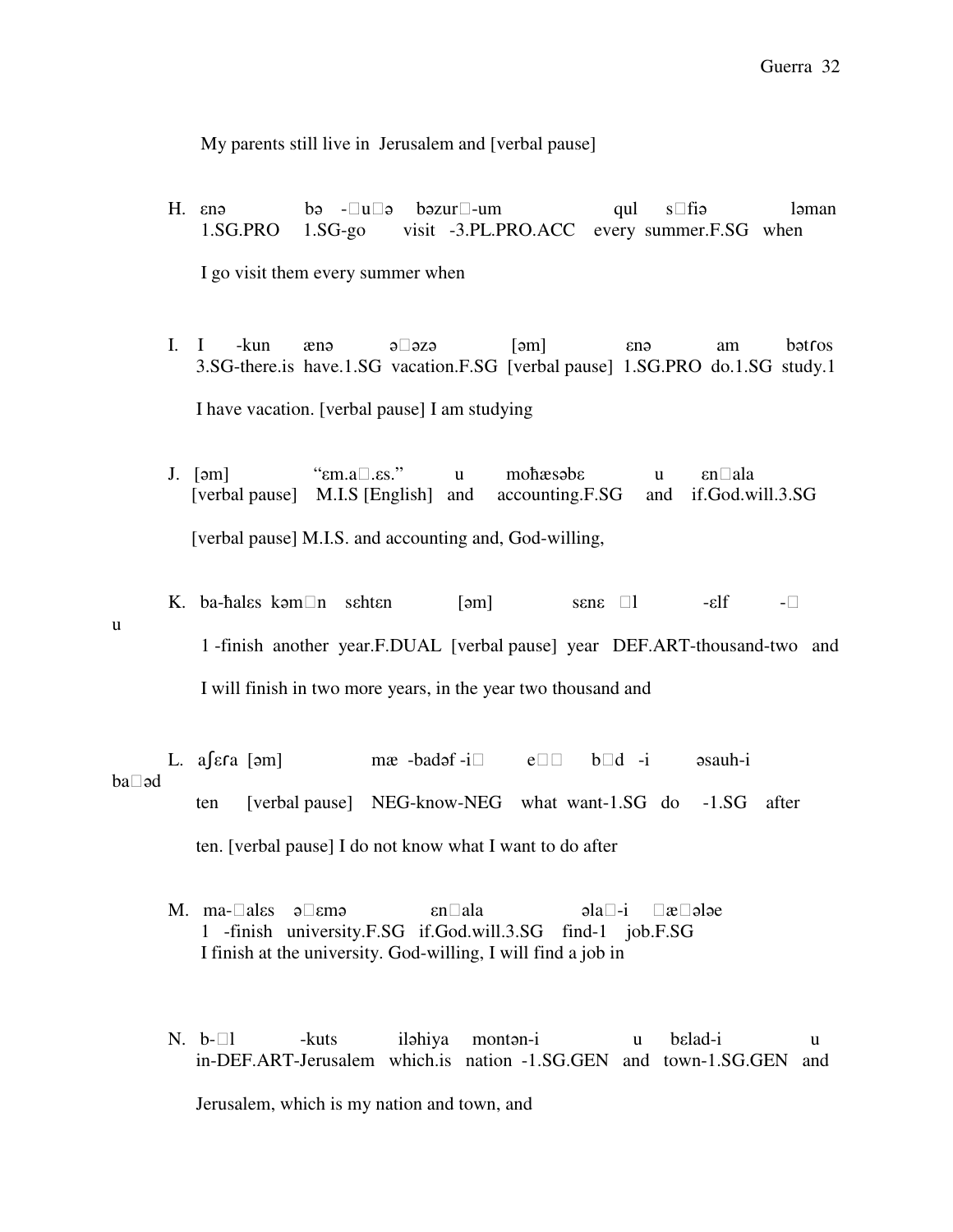O. [əm] hæda huwə æn -ni<br>[verbal pause] this 3.M.SG.PRO about-1.S 3.M.SG.PRO about-1.SG

[verbal pause] that is it about me.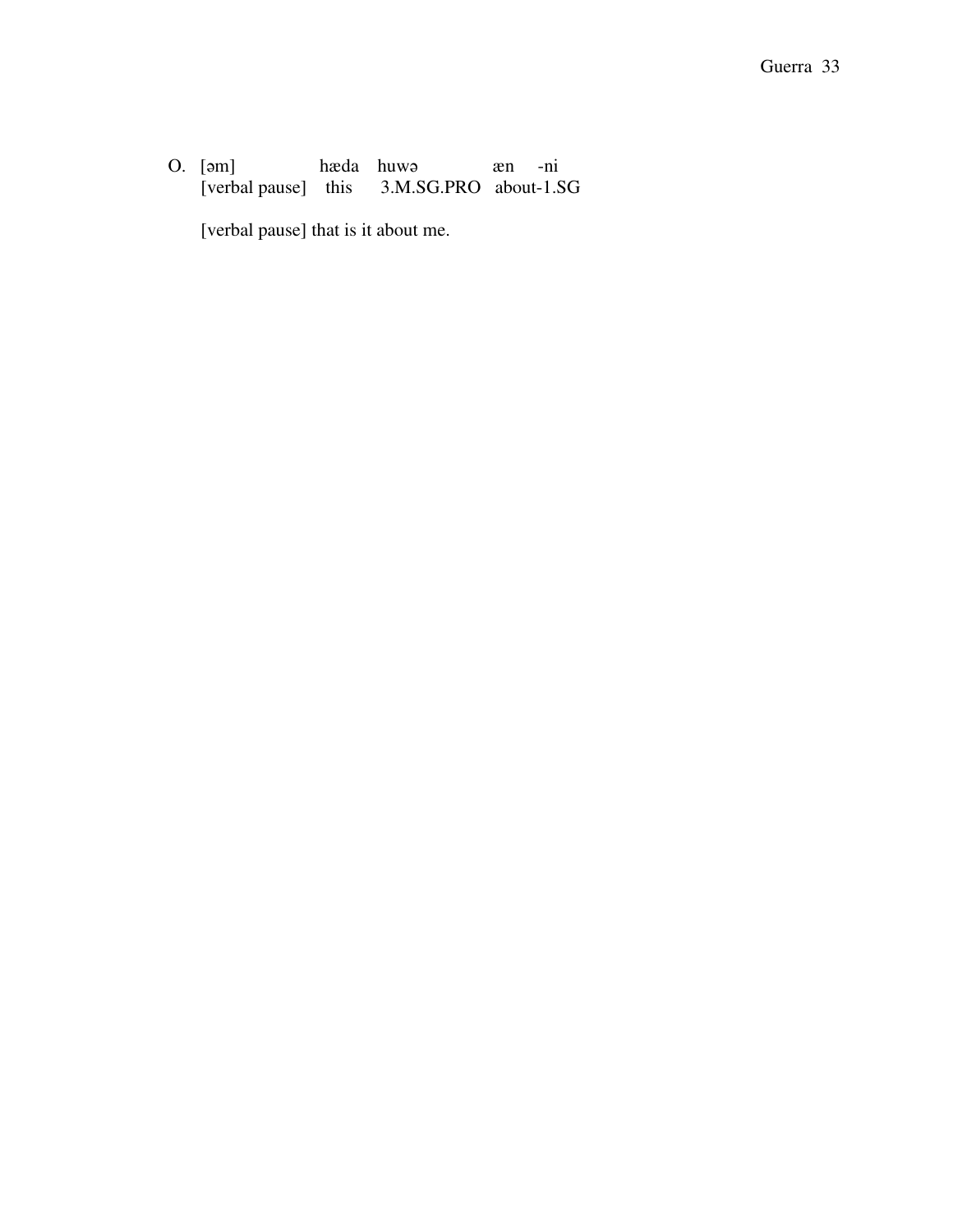Appendix II- Spanish Morpheme Gloss

- A. ola soi patɾisio guera vivo en espaɲa i voi a leɾ hello be.1.SG Patricio Guerra live.1.SG in Spain and go.1.SG to read.V Hello, I am Patricio Guerra. I live in Spain and I am going to read
- B. primera de pedro kapitulo tres del uno first.F.SG of Peter chapter.M.SG three of.the.M.SG one.M.SG

first Peter chapter three from one

- C. al siete. asi mismo vosotɾas muheɾes estad to.the.M.SG seven this.way same 2.F.PL.FAM woman.F.PL be.2.PL.FAM.IMP to seven. In the wame way, wives be
- D. sujetas a vuestro marido para ke tambien subject.F.PL to 2.M.SG.FAM.POSS.PRO husband.M.SG for that also submissive to your husbands so that
- E. los ke no kren en la palabra sean 3.M.PL.PRO that no believe.3.PL in the.F.SG word.F.SG be.3.PL.IRR those who do not believe in the Word may be
- F. ganados sin palabɾas poɾ la kondukta de won.M.PL.P.Part without word.F.PL for the.F.SG conduct.F.SG of won without words by the conduct of their wives—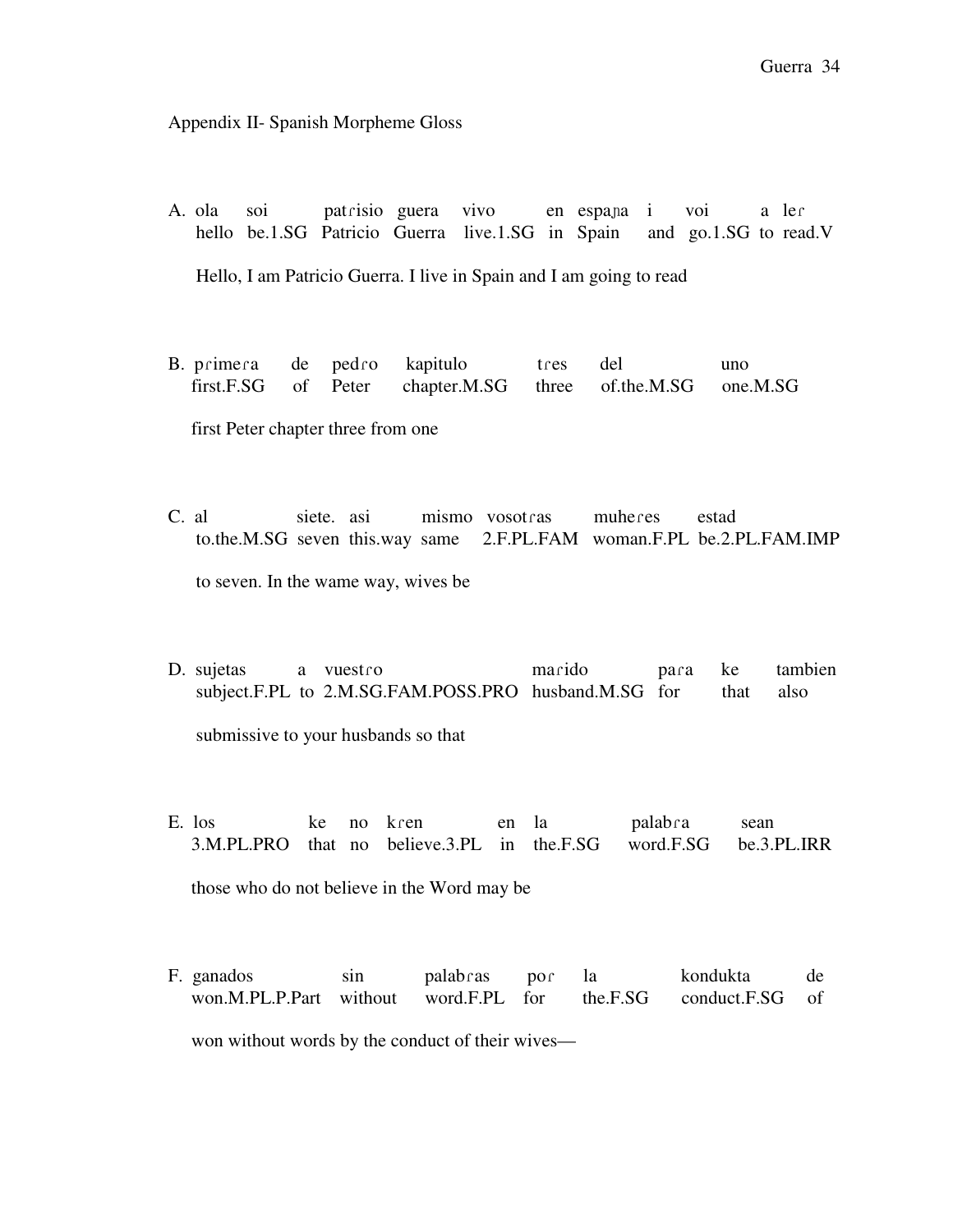| G. sus    | esposas   | konsiderando  | vuestra                      | kondukta |
|-----------|-----------|---------------|------------------------------|----------|
| 3.PL.POSS | wife.F.PL | consider.CONT | 2.F.SG.FAM.POSS conduct.F.SG |          |

considering your chaste and respectful conduct.

- H. kasta i respetuosa. vuestro atavio no chaste.F.SG and respectful.F.SG 2.M.SG.FAM.POSS.PRO attire.M.SG no Let your attire not
- I. sea el eksteɾno de peinados ostentosos i be.3.SG.IRR the.M.SG external.M.SG of hairstyle.M.PL ostentatious.M.PL and be the external, that of ostentatious hairstyles and
- J. adoɾnos de oɾo o de vestidos luhosos sino adornment.M.PL of gold or of dress.M.PL luxurious.M.PL instead

gold ornaments or of luxurious dresses, but instead

K. el interno el del korason the.M.SG internal.M.SG the.M.SG.PRO of.the.M.SG heart.M.SG

the internal—that of the heart—

L. el inkoruptible ornato de un espiritu the.M.SG incorruptible.SG ornament.M.SG of a.M.SG spirit.M.SG

the incorruptible beauty of a pleasing and calm spirit

|  | M. afable i apasible ke es de grande estima |  |  |                                                           |
|--|---------------------------------------------|--|--|-----------------------------------------------------------|
|  |                                             |  |  | affable.SG and calm.SG that be.3.SG of big.SG esteem.F.SG |
|  |                                             |  |  |                                                           |

that is of great worth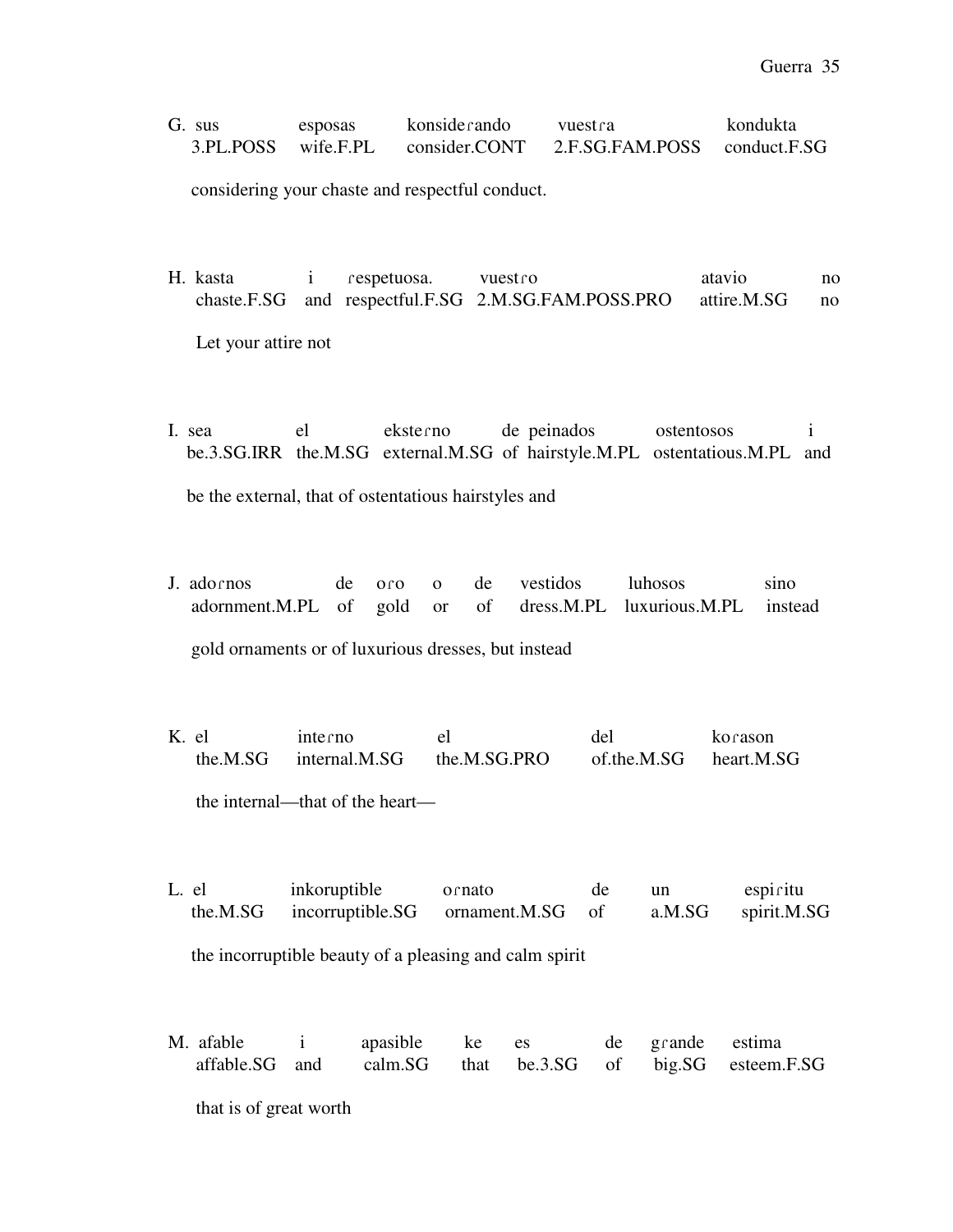| N. delante de dios por ke asi |  |                                  | tambien se |                            | atavian |
|-------------------------------|--|----------------------------------|------------|----------------------------|---------|
|                               |  | before God because this way also |            | themselves.PRO attire.CONT |         |
|                               |  |                                  |            |                            |         |

before God. In this way also, many women of the past were attired.

O. entre otro tiempo akeyas tantas muheres between other.M.SG time.M.SG 3.F.PL.PRO.PROX many woman.PL They

P. ke espeɾaban en dios estando suhetas a that waited.PL.CONT on God be.PART.CONT subject.F.PL to

waited on God, being submissive to

Q. su maɾido. komo saɾa obedesia a abɾan 3.SG.POSS husband.M.SG like Sarah obeyed.SG.CONT to Abraham

their husbands. As Sarah obeyed Abraham,

- R. yamando -le seɲor de la kual vosotɾas calling.CONT-3.SG.PRO Lord.SG of 3.F.SG.PRO which 2.F.PL.FAM calling him Lord, you
- S. abeis venido a ser ihas si aseis have.2.PL.FAM come.P.PART to be daughter.F.PL if do.2.PL.FAM may be called daughters if you do
- T. el bien sin temeɾ niŋguna amenasa. vosotɾos the.M.SG good without fear.V no.F.SG threat.F.SG 2.M.PL.FAM good without fear. In the same way,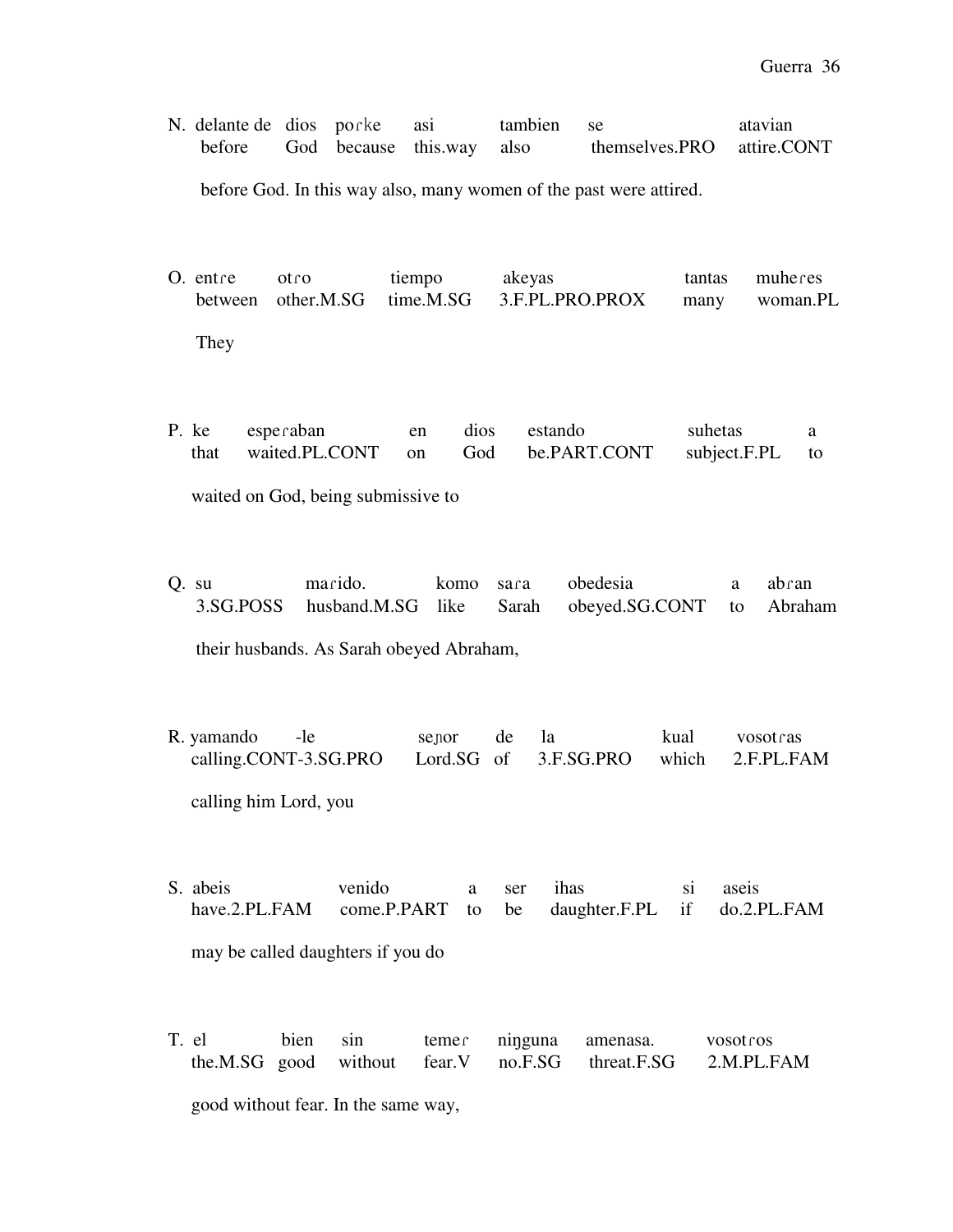U. maridos igualmente vivid con eyas sabiamente husband.M.PL equal.ADV live.2.PL.FAM.IMP with 3.F.PL.PRO wise.ADV

live wisely with them,

V. dando onor a la muher como a giving.CONT.PART honor.M.SG to the.F.SG woman.F.SG like to giving honor to the wife as to

W. un vaso mas fɾahil i como a koeɾedeɾas de a.M.SG vessel.M.SG more fragile.SG and like to coheir.F.PL of

the more fragile vessel and as co-heir of

| X. la | grasia de la                                       |  | vida | para ke |  |
|-------|----------------------------------------------------|--|------|---------|--|
|       | the.F.SG grace.F.SG of the.F.SG life.F.SG for that |  |      |         |  |

the grace of life, so that

| Y. vuestras         | orasiones      | no | tengan        | estorbos.     |
|---------------------|----------------|----|---------------|---------------|
| 2.F.PL.FAM.POSS.PRO | prayer.F.PL no |    | have.3.PL.IRR | obstacle.M.PL |

your prayers may have no impediments.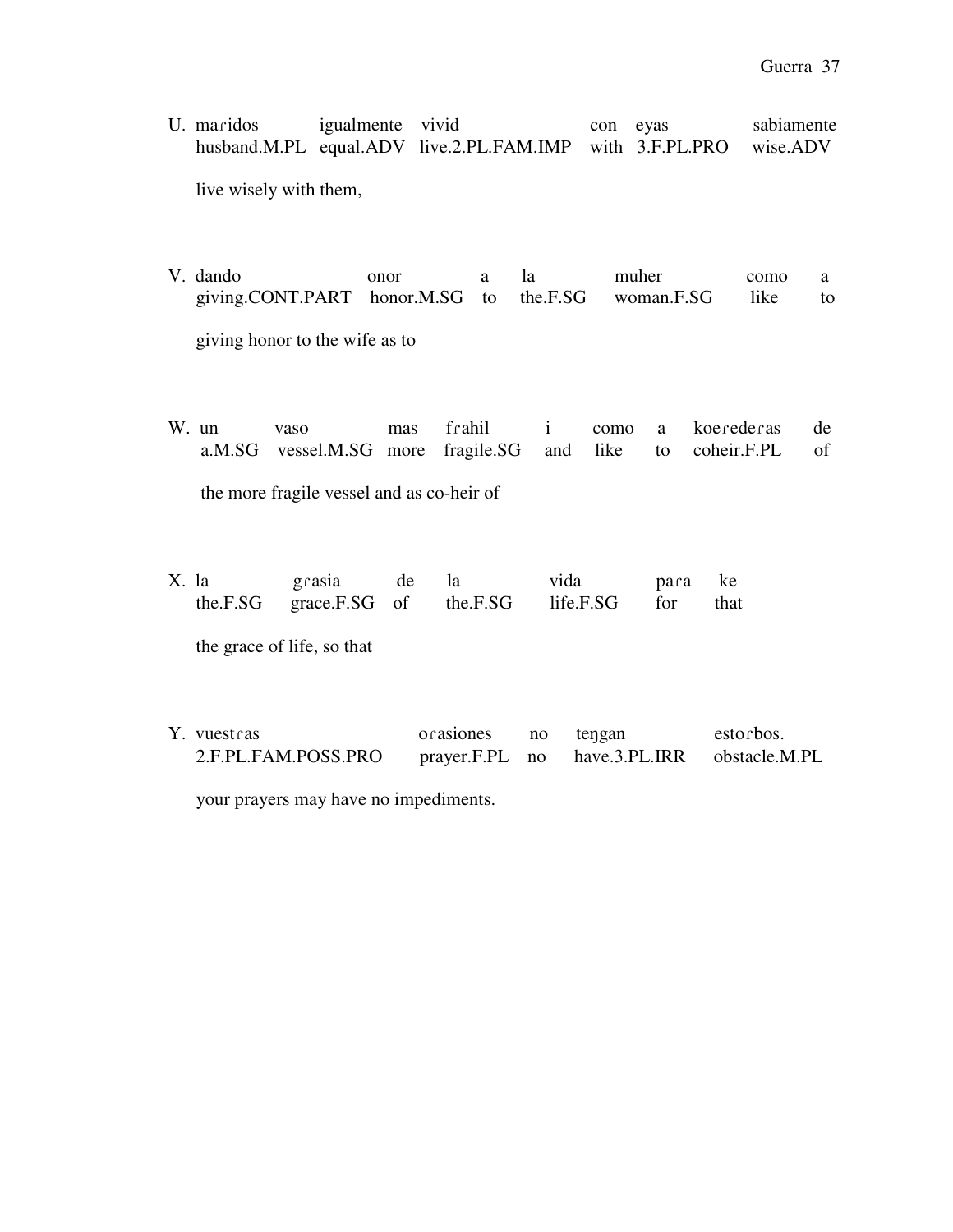Appendix III- Korean Morpheme Gloss

A. d3<sup>o</sup> -ui irəm-en yom hiyun imnida 1.SG.POSS.PRO-GEN name-NOM Youm Heeyoon be.FOR My name is Heeyoon Youm. B. dʒɔ -nεn haŋguk-εsau wasImnida 1.SG.PRO-NOM Korea -from came.FOR I came from Korea. C. dʒɔ -ui gatʒok-un jəsə-miun imnida 1.SG.POSS.PRO-GEN family-ACC six-NUM.HUM be.FOR There are six people in my family.

D. abətʃi-wa ɔmɔni-wa na -wa jə-doŋʃeŋdli father-ACC mother-ACC 1.SG.PRO-ACC woman-young.PL.ACC

I have a father, mother, two younger sisters

- E. dul-miun kirigo nam-don fen -i han-miun imnida two-NUM.HUM and man.young.sibling-ACC one-NUM.HUM be.FOR and one younger brother.
- F. wuri abət fi-nen moksa-nim i fimnida 1.PL.PRO father-NOM pastor-HON be.FOR

My father is a pastor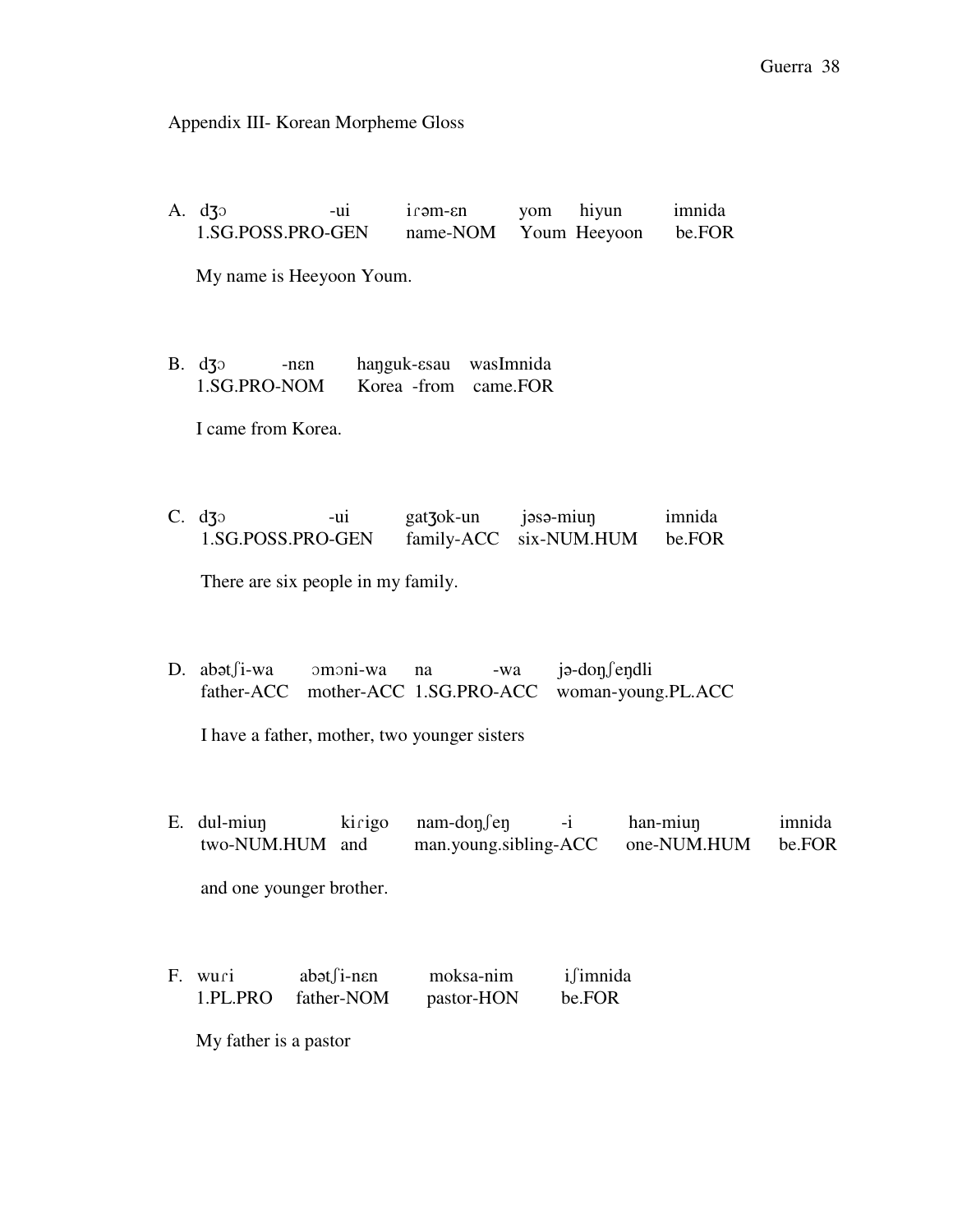| G. kirigo wuri | $omoni-nen$         | $t$ fib- $\epsilon$ so          | $ab \triangleleft 3i$ -rur tobsemnida |  |
|----------------|---------------------|---------------------------------|---------------------------------------|--|
| and            | 1.PL.PRO mother-NOM | home-at.ACC father-ACC help.HON |                                       |  |

and my mother helps my father at home.

H. d3 p-nen dehak fen imnida 1.SG.NOM university.student be

I am a university student.

I. d30 -ui jadoŋfeŋ du-mioŋ da dehakfeŋ 1.SG.POSS.PRO-GEN younger.sister two-NUM.HUM all university.student

My two younger sisters are both university students.

J. imnida dʒɔ -ui namdoŋʃeŋ -εn samoɾ-e kodʊŋhakio-ɾuɾ be 1.SG.POSS.PRO-GEN younger.brother-NOM March-in high.school-ACC

My younger brother will graduate from high school in March.

K. dzorop hamnida dz -nen hanguk-esau suwən-esau graduation do 1.SG.PRO-NOM Korea -from Suwon-from

I live in Suwon, Korea.

L. *fal-go-sumnida* d3<sup>o</sup> -nen liboti dehakio hak*fen* imnida live-CONT-HON 1.SG.PRO-NOM Liberty university student be

I am a Liberty University student.

M. dʒɔ -nεn ʃumul-ne-ʃal imnida. 1.SG.PRO-NOM twenty-four-NUM.AGE be

I am twenty-four.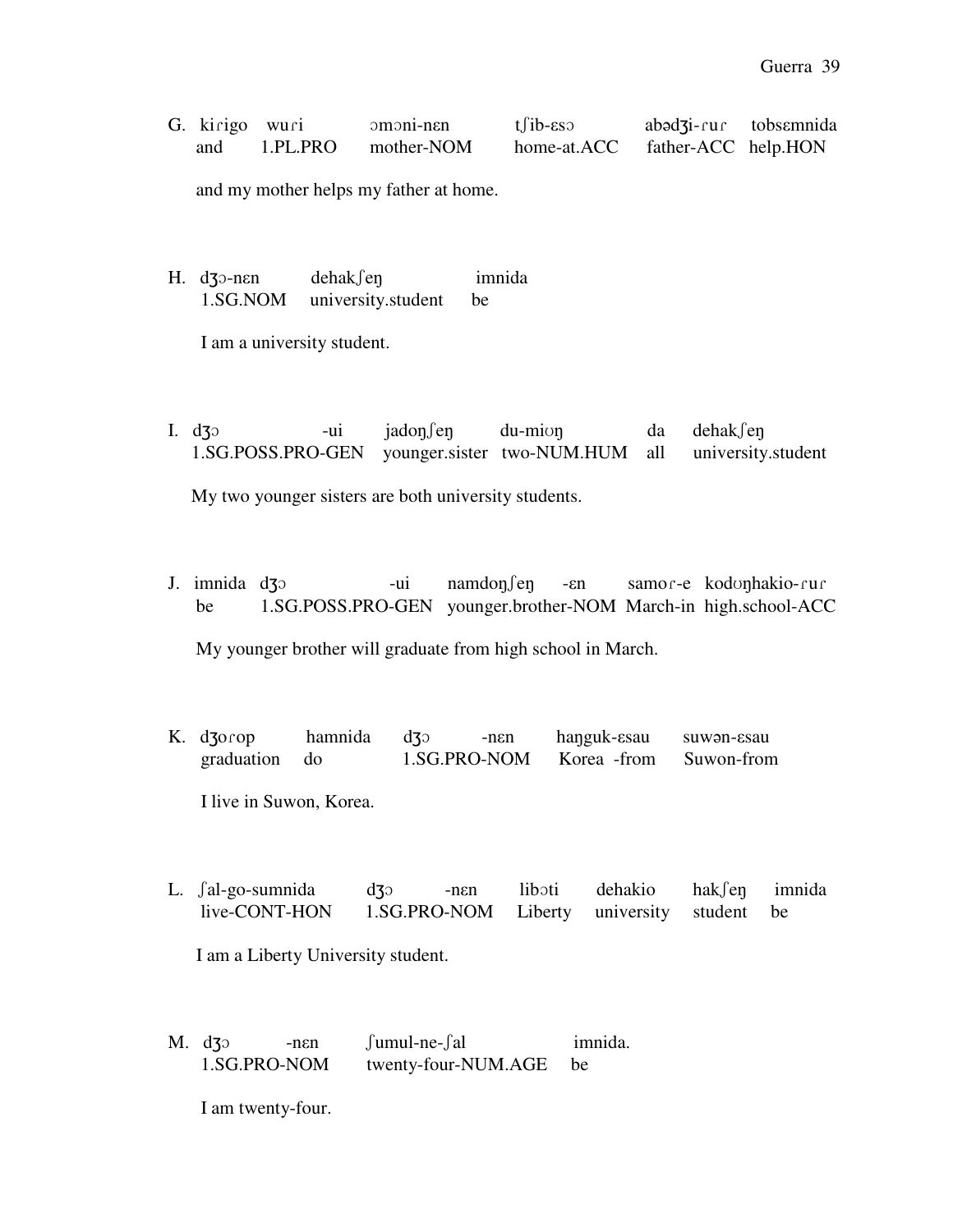Appendix IV- Pronoun Charts

|               | singular                                          | dual   | plural $(3+)$                                        |
|---------------|---------------------------------------------------|--------|------------------------------------------------------|
| first person  | $\epsilon$ na                                     |        | $na$ $\n  nu$                                        |
| second person | <i>anta</i> (masculine)<br><i>anti</i> (feminine) | antuma | <i>antum</i> (masculine)<br><i>antuna</i> (feminine) |
| third person  | huwa<br>(masculine)<br>hiya (feminine)            | huma   | hum (masculine)<br>huna (feminine)                   |

# **I. Arabic Pronoun Chart**

(Ghali 10)

# **II. Spanish Pronoun Chart**

|               | singular                 | plural                           |
|---------------|--------------------------|----------------------------------|
| first person  | $\mathcal{V}$            | nosotros (masculine)             |
|               |                          | <i>nosotras</i> (feminine)       |
| second person | $t\acute{u}$ (familiar)  | <i>vosotros</i> (familiar-masc.) |
|               |                          | <i>vosotras</i> (familiar-fem.)  |
|               | <i>usted</i> (formal)    | <i>ustedes</i> (formal)          |
| third person  | $\acute{e}l$ (masculine) | ellos (masculine)                |
|               | <i>ella</i> (feminine)   | <i>ellas</i> (feminine)          |

(Zayas-Bazán and Bacon 44).